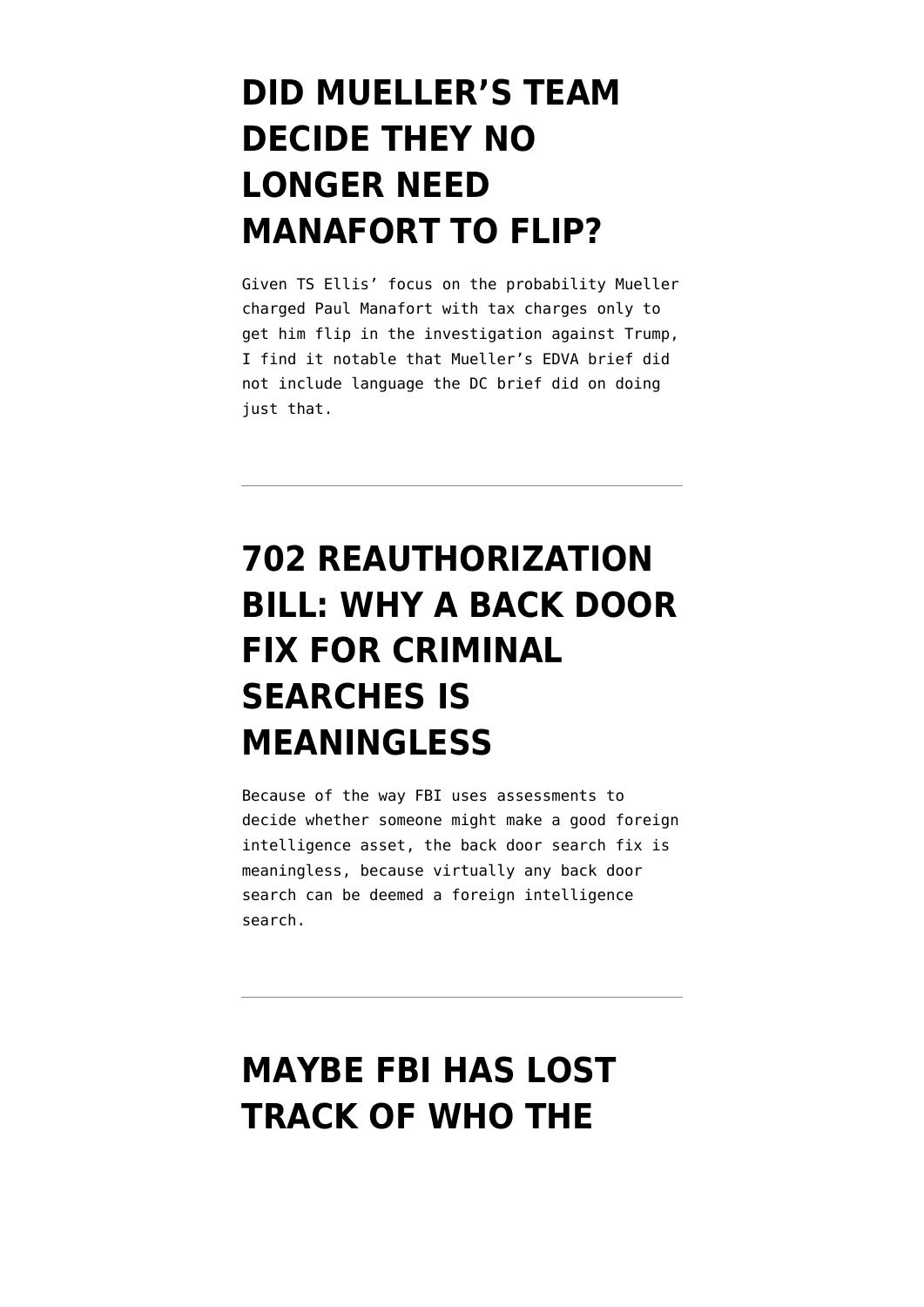## **[INFORMANTS ARE?](https://www.emptywheel.net/2016/08/12/maybe-fbi-has-lost-track-of-who-the-informants-are/)**

Here are all the informants and undercover employees listed in the [criminal complaint](https://www.documentcloud.org/documents/3005346-Garland-Affidavit.html) against Erick Hendricks, who was arrested for conspiring to materially support ISIL in relation to the Garland, TX attack:

- CHS-1: a paid informant for the last year and a half with a criminal record of fraud and forgery who has not (yet?) received sentencing benefits for his cooperation; he met with Hendricks in Baltimore.
- CHS2: a paid informant for the last 4 years with no known criminal history; he posed as someone wanting to join ISIL.
- CHS-3: a paid informant for the last 4 and a half years with no known criminal history; Hendricks instructed CHS-3 to assess UCE-1 for recruitment.
- CHS-4: a paid informant for the last 4 years with no known criminal history; Hendricks provided him with jihadist propaganda on social media. He also met with Hendricks in Baltimore, at a later date.
- UCE-1: an undercover officer had conversations directly with Hendricks that mirrored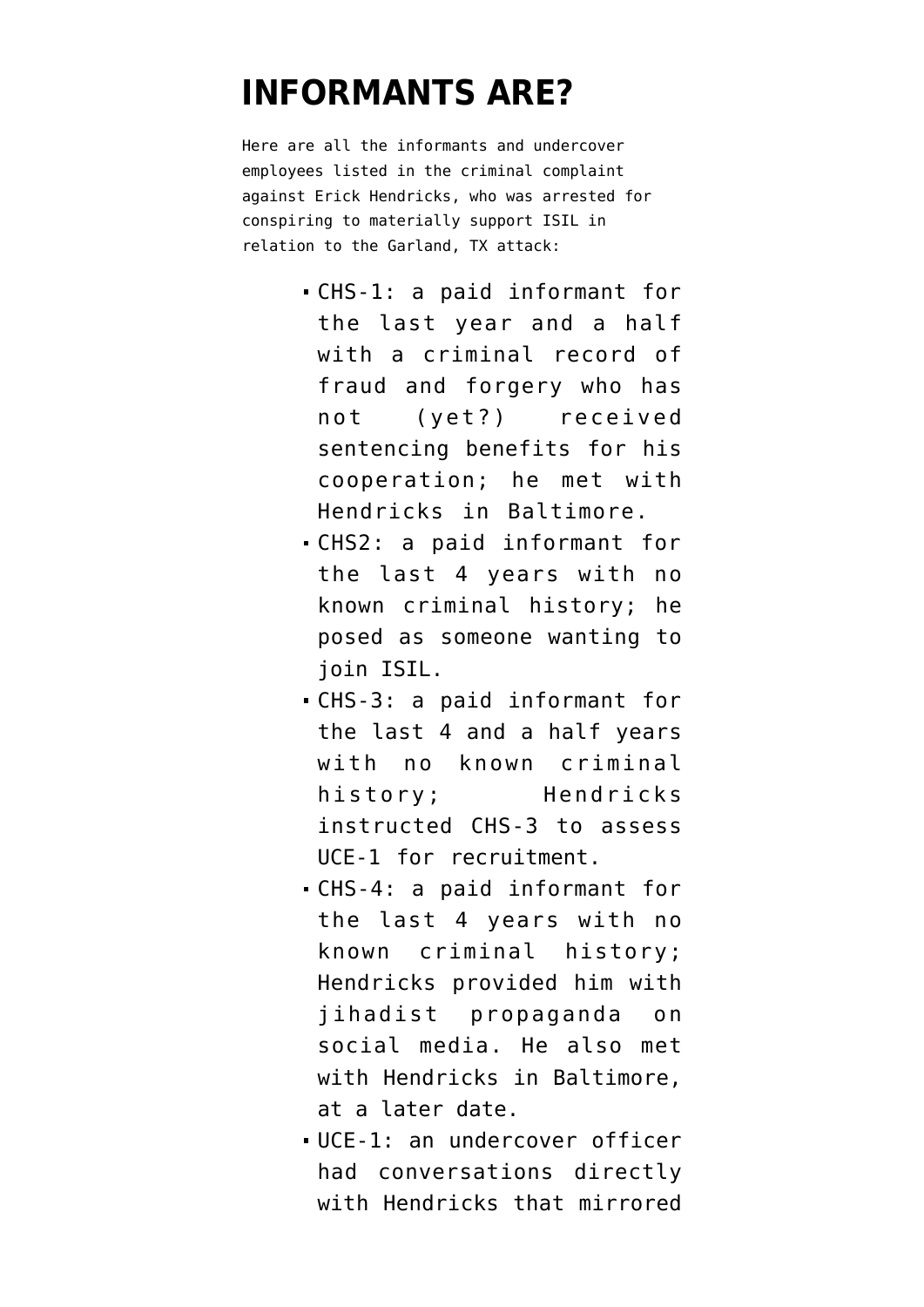those Hendricks had with a cooperating witness. UCE-1 also incited and then was present for the Garland attack.

Not mentioned at all in this narrative is the role played by Joshua Goldberg, a Jewish guy who [adopted many avatars online](http://www.smh.com.au/national/unmasking-a-troll-aussie-jihadist-australi-witness-a-20yearold-american-nerd-20150909-gjil47.html) to incite all kinds of violence, including, [under the name of](http://justpaste.it/auswitness) [Australi Witness,](http://justpaste.it/auswitness) Garland. In December Goldberg was [deemed incompetent](https://www.emptywheel.net/2015/12/15/on-intent-mental-health-and-terrorism/) to stand trial, though in June it was [decided](https://www.emptywheel.net/wp-content/uploads/2016/08/160615-Goldberg-Copmetence.pdf) with more treatment he might become competent enough to stand trial, so they're going to check again in four months.

So, the cell that committed the Garland attack consisted of the two now-dead perpetrators, four informants, an undercover FBI officer, a mentally ill troll, and Hendricks.

Only now, Hendricks [claims](http://www.charlotteobserver.com/news/politics-government/article95250762.html) he was an informant too!

> Hendricks claims to have been a paid informant of the FBI since 2009 who helped the agency identify potential terrorists. Code name: "Ahkie," a variation of the Muslim term for "brother."

He also claims to have been an outspoken and longtime opponent of radical Islam.

"I have publicly, privately and consistently denounced Al-Qaeda, ISIS and all extremist groups," Hendricks said in a statement that Lisa Woods says her son dictated during a Wednesday phone call from the jail.

"I am baffled as to why the FBI (is) accusing me of terrorist ties."

[snip]

In his statement, Hendricks says the FBI first made contact with him in 2009,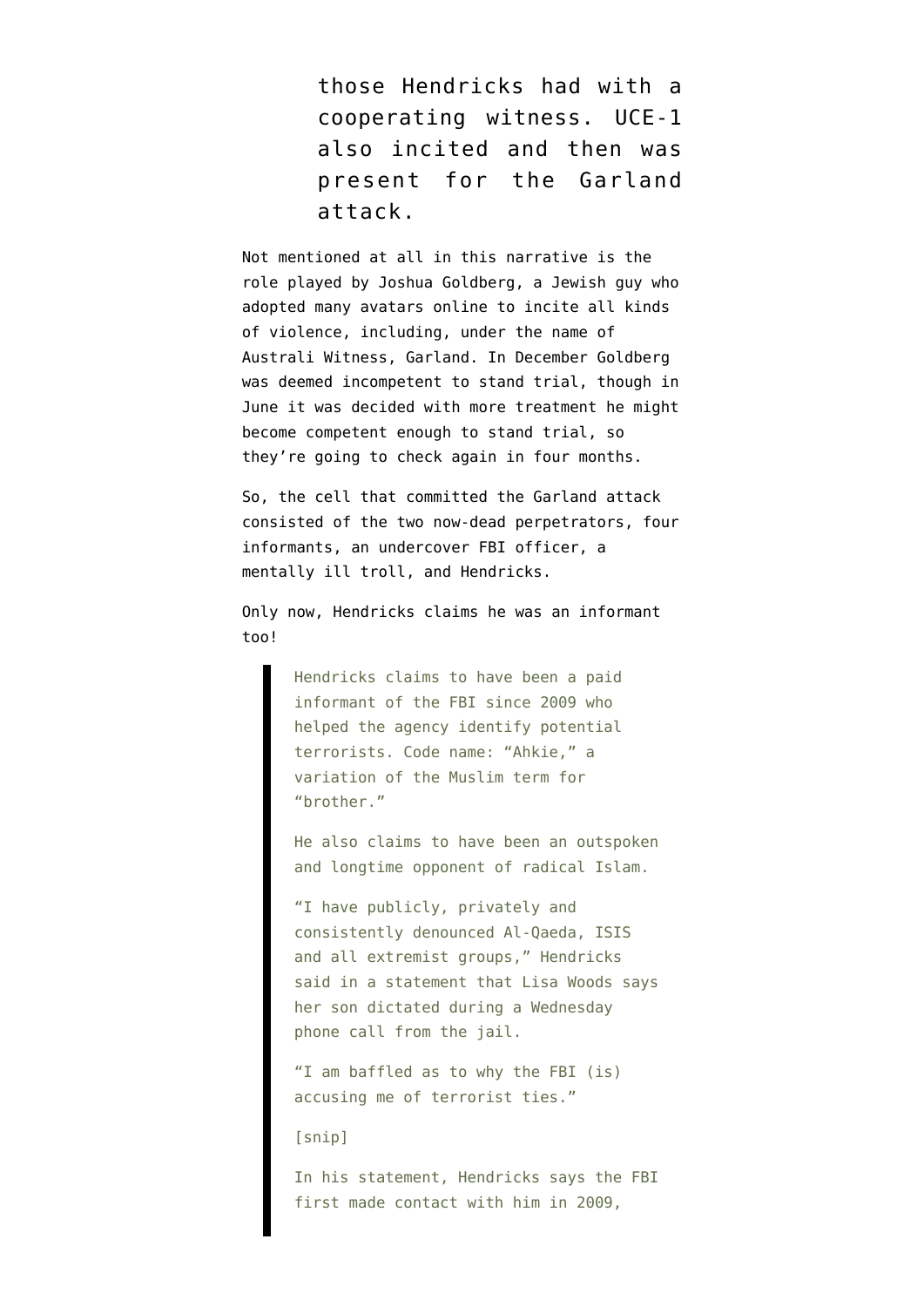when as Mustafa Abu Maryam, Hendricks was the youth coordinator of the Islamic Circle of North America Center in Alexandria, Va.

#### [snip]

In his jail statement, Hendricks says he was recruited in 2009 by an FBI agent named David to help identify potential terrorists. In 2010, after Hendricks had moved to Columbia, he says he worked with another FBI agent named Steve. Altogether, Hendricks claims to have developed "at least a half-dozen" cases against extremists.

Has the FBI simply lost track of who are real and who are the people it is paying to play a role? Or is it possible someone from another agency, claiming to be FBI, recruited Hendricks (don't laugh! That's one potential explanation for Anwar al-Awlaki's curious ties to US law enforcement, a story that wends its way through a related mosque in VA)?

Sure, maybe Hendricks is making all this up (at the very least, it may necessitate the BoP to protect him in prison since he has now publicly claimed to be a narc). But FBI's network of informants sure is getting confusing.

# **[FORMER TOP HOLDER](https://www.emptywheel.net/2016/04/22/former-top-holder-aide-says-back-door-searches-violate-fourth-amendment-fisc-judge-thomas-hogan-doesnt-care/) [AIDE SAYS BACK DOOR](https://www.emptywheel.net/2016/04/22/former-top-holder-aide-says-back-door-searches-violate-fourth-amendment-fisc-judge-thomas-hogan-doesnt-care/) [SEARCHES VIOLATE](https://www.emptywheel.net/2016/04/22/former-top-holder-aide-says-back-door-searches-violate-fourth-amendment-fisc-judge-thomas-hogan-doesnt-care/) [FOURTH AMENDMENT;](https://www.emptywheel.net/2016/04/22/former-top-holder-aide-says-back-door-searches-violate-fourth-amendment-fisc-judge-thomas-hogan-doesnt-care/)**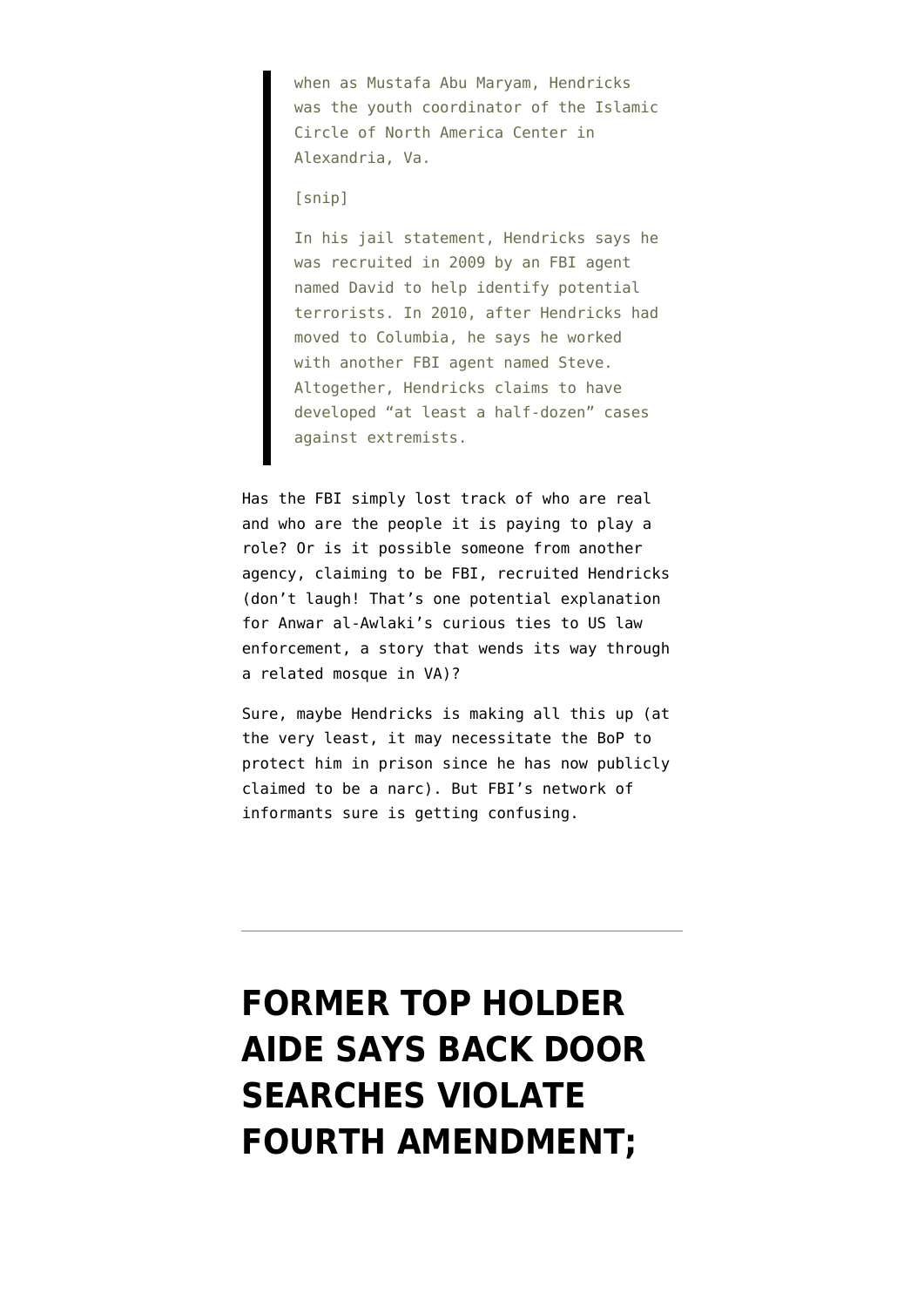## **[FISC JUDGE THOMAS](https://www.emptywheel.net/2016/04/22/former-top-holder-aide-says-back-door-searches-violate-fourth-amendment-fisc-judge-thomas-hogan-doesnt-care/) [HOGAN DOESN'T CARE](https://www.emptywheel.net/2016/04/22/former-top-holder-aide-says-back-door-searches-violate-fourth-amendment-fisc-judge-thomas-hogan-doesnt-care/)**

My apologies to Amy Jeffress.

When I first realized that FISA Court Presiding Judge Thomas Hogan picked her to serve as amicus for the [review](https://www.emptywheel.net/wp-content/uploads/2016/04/151106-702-Reauthorization.pdf) of the yearly 702 certifications last year, I complained that she, not Marc Zwillinger, got selected (the pick was made in August, but Jeffress [would later be picked](https://www.emptywheel.net/2015/11/25/fisc-makes-far-better-amicus-choices-than-i-expected/) as one of the standing amicus curiae, along with Zwillinger). After all, Zwillinger has already argued that PRISM (then authorized by Protect America Act) was unconstitutional when he represented Yahoo in its challenge of the program. He's got experience making this precise argument. Plus, Jeffress not only is a long-time national security prosecutor and former top Eric Holder aide, but she has been [involved in some](https://www.emptywheel.net/2008/08/06/the-anthrax-prosecutor-the-daughter-of-the-defense-attorney-for-bushcos-germ-boy/) [actions](https://www.emptywheel.net/2008/08/06/the-anthrax-prosecutor-the-daughter-of-the-defense-attorney-for-bushcos-germ-boy/) designed to protect the Executive. I still think Zwillinger might have done a better job. But Jeffress nevertheless made what appears to be a vigorous, though unsuccessful, argument that FBI's back door searches of US person data are unconstitutional.

### **A former top DOJ lawyer believes FBI's back door queries are unconstitutional**

But it says a lot that Jeffress — someone who [narrowly missed being picked as Assistant](http://security.blogs.cnn.com/2013/12/11/a-spat-over-justice-department-national-security-job/) [Attorney General](http://security.blogs.cnn.com/2013/12/11/a-spat-over-justice-department-national-security-job/) for National Security and who presumably got at least some visibility on back door searches when working with Holder — argued that FBI's warrantless back door searches of communications collected under Section 702 is unconstitutional. (I presume it would be unethical for Jeffress to use information learned while counseling Holder in this proceeding, which might have put her in an interesting position of knowing more than she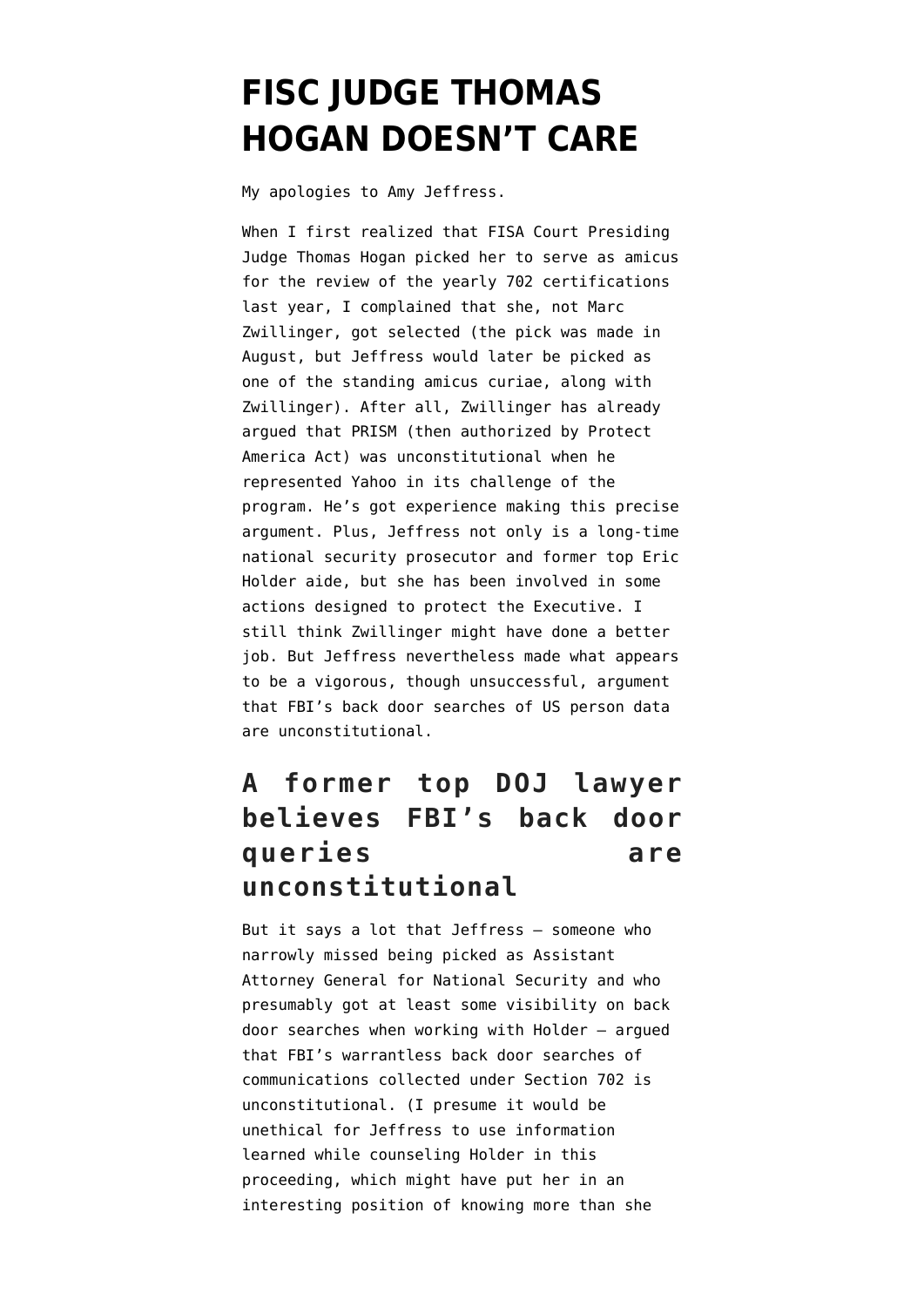could say.)

Sadly, Hogan didn't care. Worse, his argument for not caring doesn't make sense. As I'll note, not only did Hogan pick a less than optimal person to make this argument, but he may have narrowly scoped her input, which may have prevented her from raising evidence *in Hogan's own opinion* that his legal conclusion was problematic.

To be clear, Jeffress was no flaming hippie. She found no problem with the NSA and CIA practice of back door searches, concluding, "that the NSA and CIA minimization procedures are sufficient to ensure that the use of U.S. person identifiers for th[e] purpose of [querying Section 702-acquired information] complies with the statutory requirements of Section 702 and with the Fourth Amendment." But she did find the FBI practice problematic.

Jeffress' amicus brief included at least 10 pages of discussion of her concerns with the practice, though ODNI did not release her brief and Hogan cited very limited bits of it. She argued, "the FISA process cannot be used as a device to investigate wholly unrelated ordinary crimes" and said because the queries could do so they "go far beyond the purpose for which the Section 702-acquired information is collected in permitting queries that are unrelated to national security."

To dismiss Jeffress' arguments, Hogan does several things. He,

> Notes the statute requires foreign intelligence just be "a significant purpose" of the collection, and points back to the 2002 *In Re Sealed Case* FISCR decision interpreting the "significant purpose" language added in the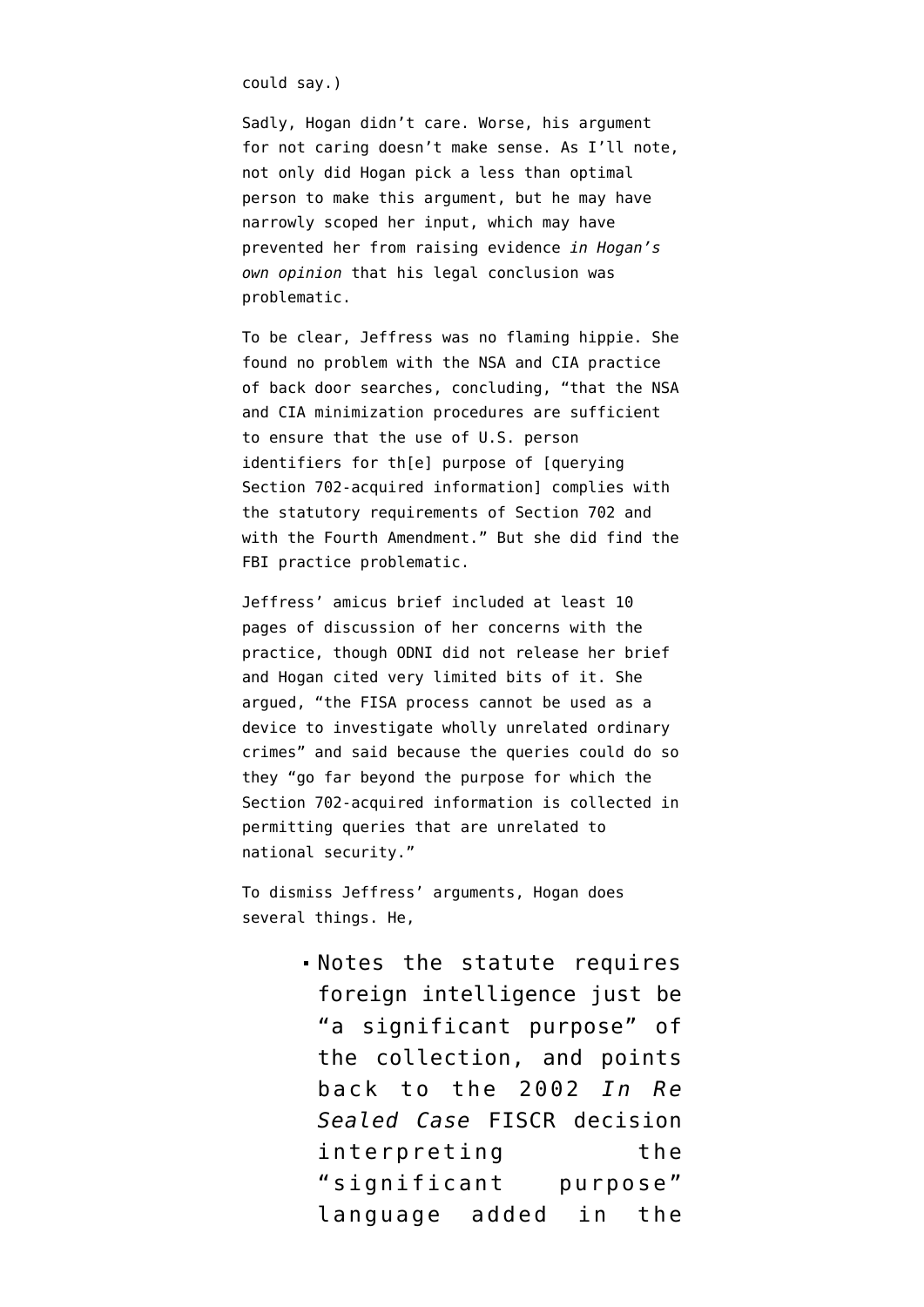PATRIOT Act to permit the use of traditional FISA information for prosecutions

- Cites the FISA minimization procedure language that "allow[s] for the retention and dissemination of information that is evidence of a crime which has been, is being, or is about to be committed"
- Dismisses a former top DOJ official's concerns about the use of FISA data for non-national security crimes as "hypothetical"
- Doesn't address at all — language in the FBI minimization procedures that permits querying of data for assessments and other unspecified uses
- Invests a lot of faith in FBI's access and training requirements that later parts of his opinion undermine

There are several problems with his argument.

### **In Re Sealed Case ties "significant purpose" to the target of an interception**

First, Hogan extends the scope of what the FISA Court of Review interpreted the term "significant purpose," which got added to traditional FISA in the PATRIOT Act and then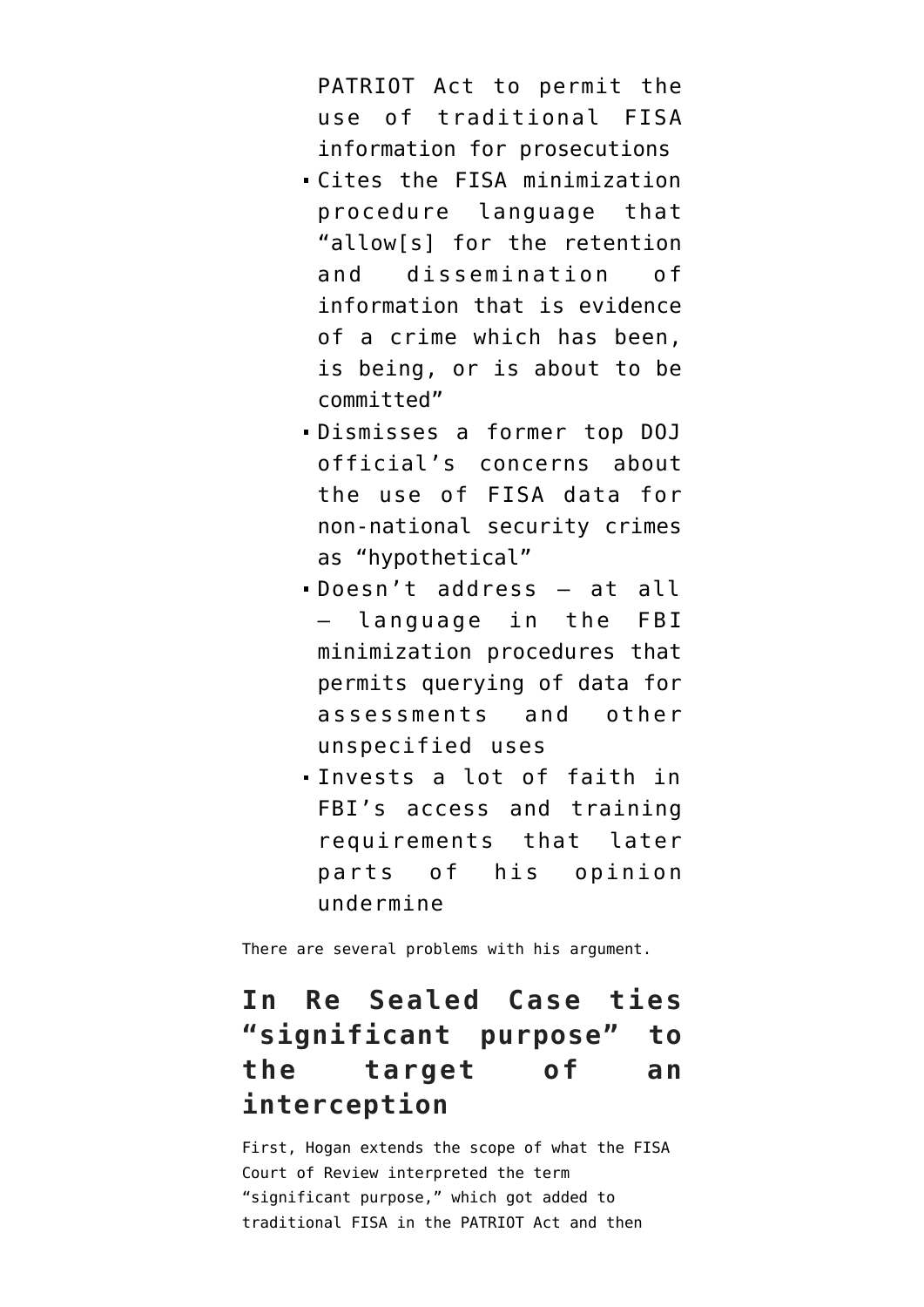adopted in FISA Amendments Act.

Hogan cites the FISCR [decision](https://fas.org/irp/agency/doj/fisa/fiscr111802.html) in *In Re Sealed Case* to suggest it authorized the use of information against non-targets of surveillance. He does so by putting the court's ultimate decision after caveats it uses to modify that. "The Court of Review concluded that it would be an "anomalous reading" of the "significant purpose" language of 50 U.S.C. § 1804(a)(6)(B) to allow the use of electronic surveillance in such a case. See id. at 736. The Court nevertheless stressed, however, that "[s]o long as the government entertains a realistic option of dealing with the agent other than through criminal prosecution that it satisfies the significant purpose test."

But that's not what FISCR found. Here's how that reads in the original, with Hogan's citations emphasized.

> On the one hand, Congress did not amend the definition of foreign intelligence information which, we have explained, includes evidence of foreign intelligence crimes. On the other hand, Congress accepted the dichotomy between foreign intelligence and law enforcement by adopting the significant purpose test. Nevertheless, it is our task to do our best to read the statute to honor congressional intent. The better reading, it seems to us, excludes from the purpose of gaining foreign intelligence information a sole objective of criminal prosecution. We therefore reject the government's argument to the contrary. Yet this may not make much practical difference. Because, as the government points out, when it commences an electronic surveillance of a foreign agent, typically it will not have decided whether to prosecute the agent (whatever may be the subjective intent of the investigators or lawyers who initiate an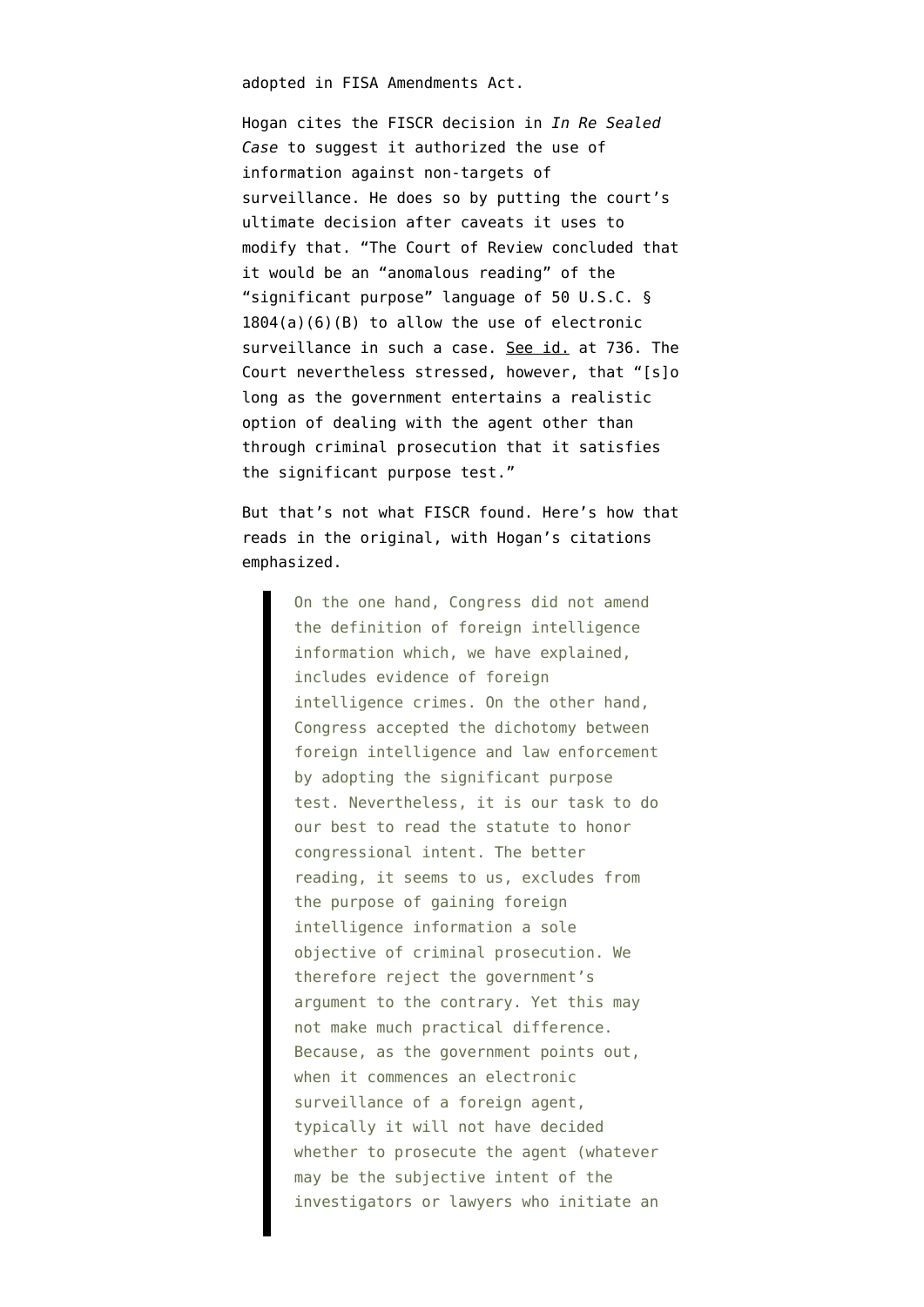investigation). So long as the government entertains a realistic option of dealing with the agent other than through criminal prosecution, it satisfies the significant purpose test.

The important point is–and here we agree with the government–the Patriot Act amendment, by using the word "significant," eliminated any justification for the FISA court to balance the relative weight the government places on criminal prosecution as compared to other counterintelligence responses. If the certification of the application's purpose articulates a broader objective than criminal prosecution–such as stopping an ongoing conspiracy–and includes other potential nonprosecutorial responses, the government meets the statutory test. Of course, if the court concluded that the government's sole objective was merely to gain evidence of past criminal conduct–even foreign intelligence crimes–to punish the agent rather than halt ongoing espionage or terrorist activity, the application should be denied.

The government claims that even prosecutions of *non*-foreign intelligence crimes are consistent with a purpose of gaining foreign intelligence information so long as the government's objective is to stop espionage or terrorism by putting an agent of a foreign power in prison. That interpretation transgresses the original FISA. It will be recalled that Congress intended section  $1804(a)(7)(B)$  to prevent the government from targeting a foreign agent when its "true purpose" was to gain non-foreign intelligence information–such as evidence of ordinary crimes or scandals. See supra at p.14. (If the government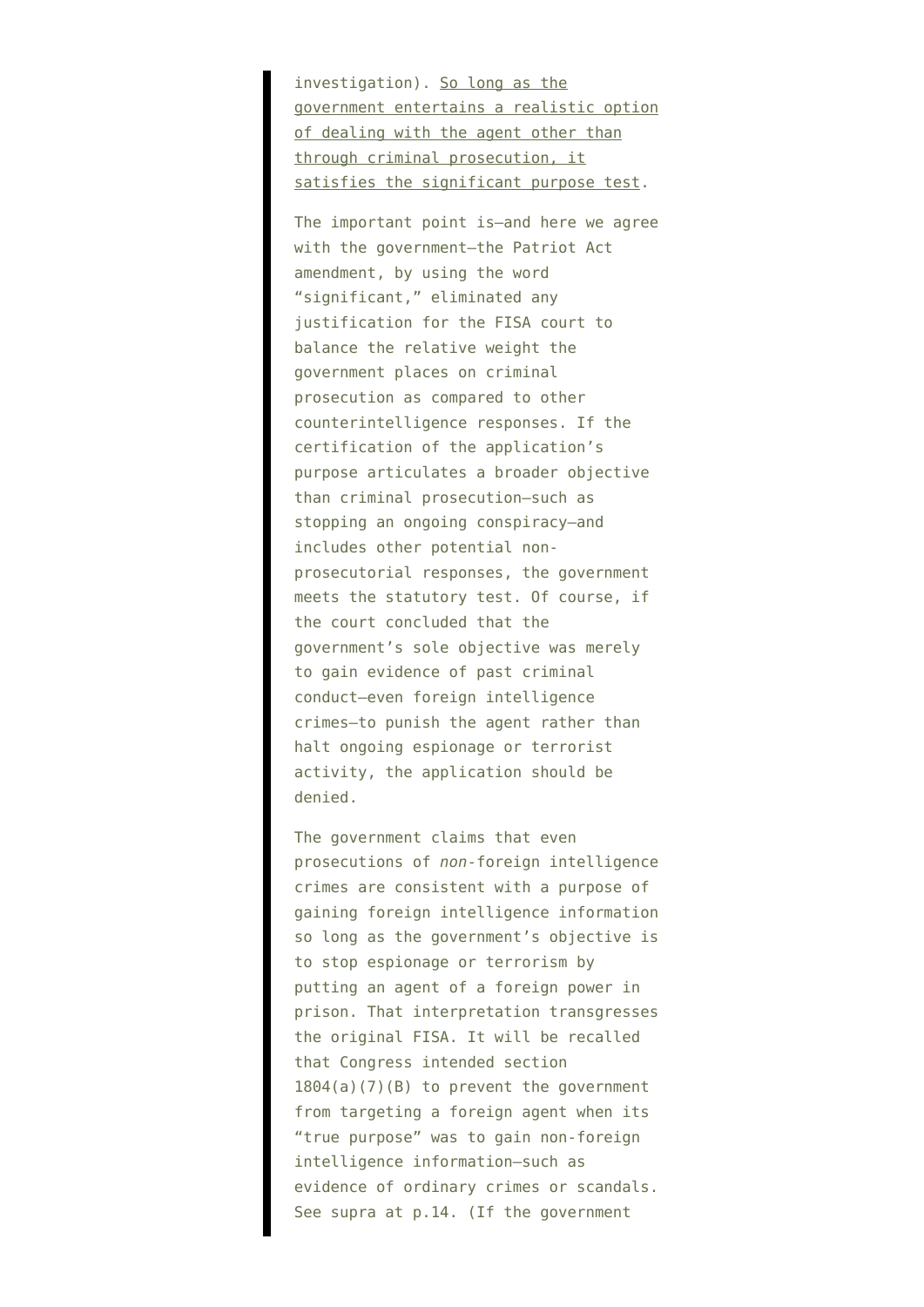inadvertently came upon evidence of ordinary crimes, FISA provided for the transmission of that evidence to the proper authority. 50 U.S.C. §  $1801(h)(3)$ .) It can be arqued, however, that by providing that an application is to be granted if the government has only a "significant purpose" of gaining foreign intelligence information, the Patriot Act allows the government to have a primary objective of prosecuting an agent for a non-foreign intelligence crime. Yet we think that would be an anomalous reading of the amendment. For we see not the slightest indication that Congress meant to give that power to the Executive Branch. Accordingly, the manifestation of such a purpose, it seems to us, would continue to disqualify an application. That is not to deny that ordinary crimes might be inextricably intertwined with foreign intelligence crimes. For example, if a group of international terrorists were to engage in bank robberies in order to finance the manufacture of a bomb, evidence of the bank robbery should be treated just as evidence of the terrorist act itself. But the FISA process cannot be used as a device to investigate wholly unrelated ordinary crimes.

Hogan ignores three key parts of this passage. First, FISCR's decision only envisions the use of evidence against the *target* of the surveillance, not against his interlocutors, to in some way neutralize him. Any US person information collected and retained under 702 is, by definition, not the targeted person (whereas he or she might be in a traditional FISA order). Furthermore, FBI's queries of information collected under 702 will find and use information that has nothing to do with putting foreign agents in prison — that is, to "investigate wholly unrelated ordinary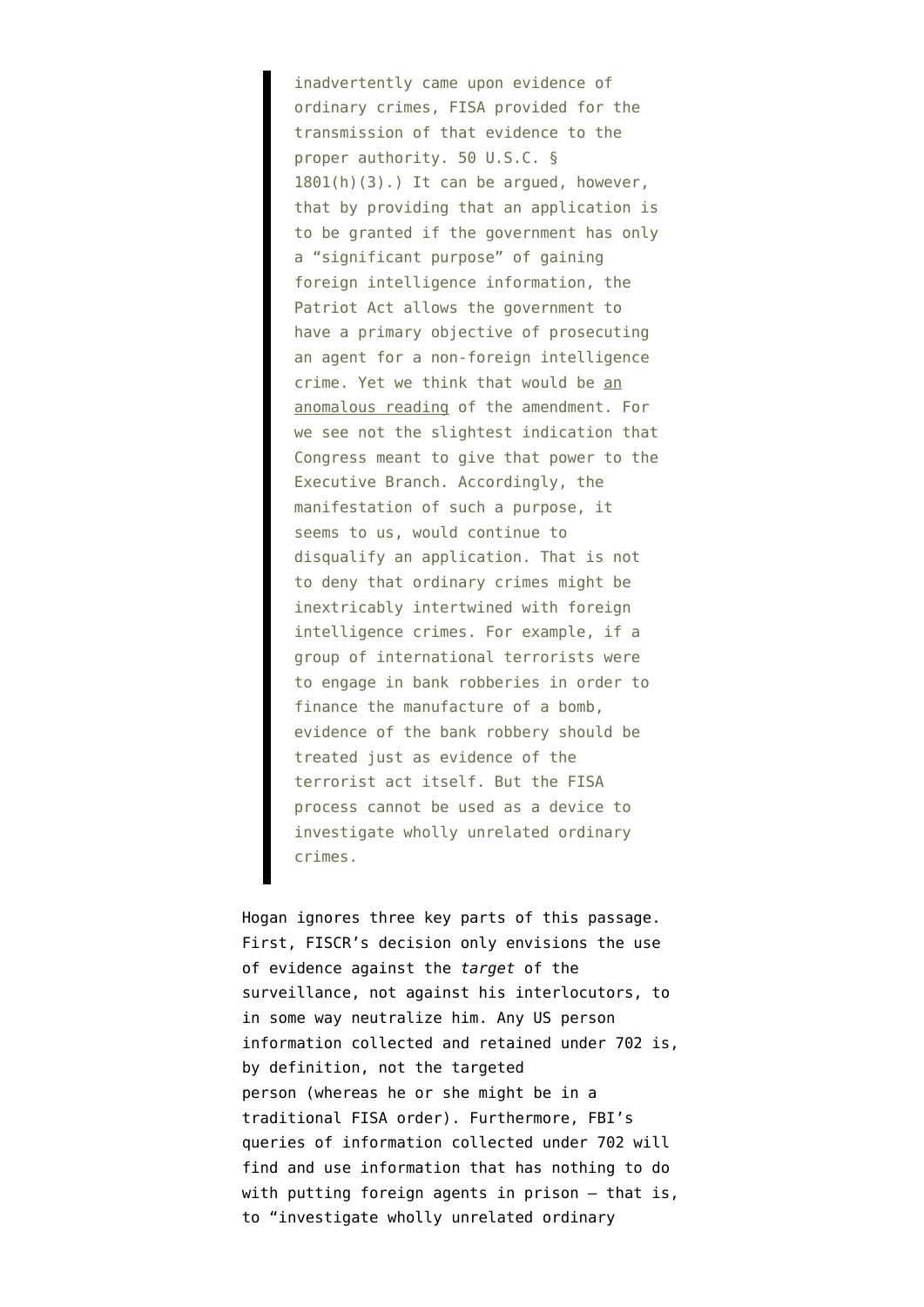crimes," which FISCR prohibited. Finally, by searching data that may be years old for evidence of a crime, FBI is, in effect, "gaining evidence of past criminal conduct" — itself prohibited by FISCR — of someone who isn't even the target of the surveillance.

### **Hogan only treats querying for criminal purposes**

Having, in my opinion, expanded on what FISCR authorized back in 2002, Hogan then ignores several parts of what FBI querying permits.

Here's (some of) the language FBI added to its minimization procedures, at the suggestion of PCLOB, to finally, after 8 years, fully disclose what it was doing to the FISC.

> It is a routine and encouraged practice for FBI to query databases containing lawfully acquired information, including FISA-acquired information, in furtherance of the FBI's authorized intelligence and law enforcement activities, such as assessments, investigations and intelligence collection. Section III.D governs the conduct of such queries. Examples of such queries include, but are not limited to, queries reasonably designed to identify foreign intelligence information or evidence of a crime related to an ongoing authorized investigation or reasonably designed queries conducted by FBI personnel in making an initial decision to open an assessment concerning a threat to national security, the prevention or protection against a Federal crime, or the collection of foreign intelligence, as authorized by the Attorney General Guidelines. These examples are illustrative and neither expand nor restrict the scope of the queries authorized in the language above.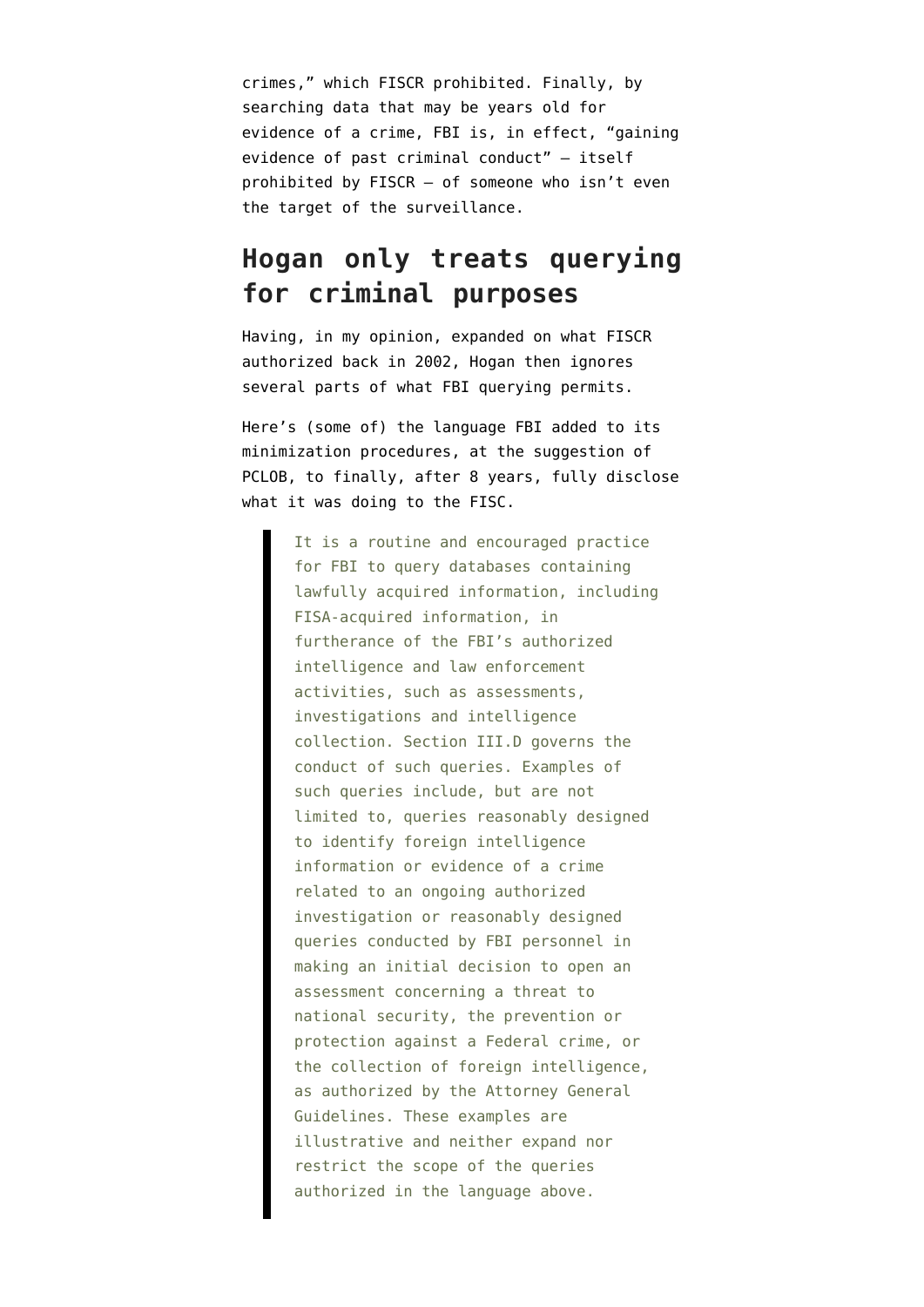This language makes clear FBI may do back door searches for:

- To identify foreign intelligence information
- To identify evidence of a crime related to an ongoing investigation
- To decide whether to open an assessment concerning a threat to national security, the prevention or protection against a Federal crime, or the collection of foreign intelligence
- Other things, because FBI's use of such queries "are not limited to" these uses

Given Hogan's stingy citations from Jeffress' brief, it's unclear how much of these things she addressed (or whether she was permitted to introduce knowledge gained from having worked closely with Eric Holder when these back door searches were being formalized).

But he only treats her objection that FISC cannot be used "to investigate wholly unrelated ordinary crimes."

And his treatment of that is pretty unconvincing. Indeed, at times Hogan's rationalizations read like he's trying to convince himself. He cites, without quoting, [these two statements](https://www.pclob.gov/library/702-Report.pdf) from the PCLOB 702 report (the first is from the report itself; the second is from Rachel Brand and Elisabeth Collins Cook's separate statement).

> Anecdotally, the FBI has advised the Board that it is extremely unlikely that an agent or analyst who is conducting an assessment of a non-national security crime would get a responsive result from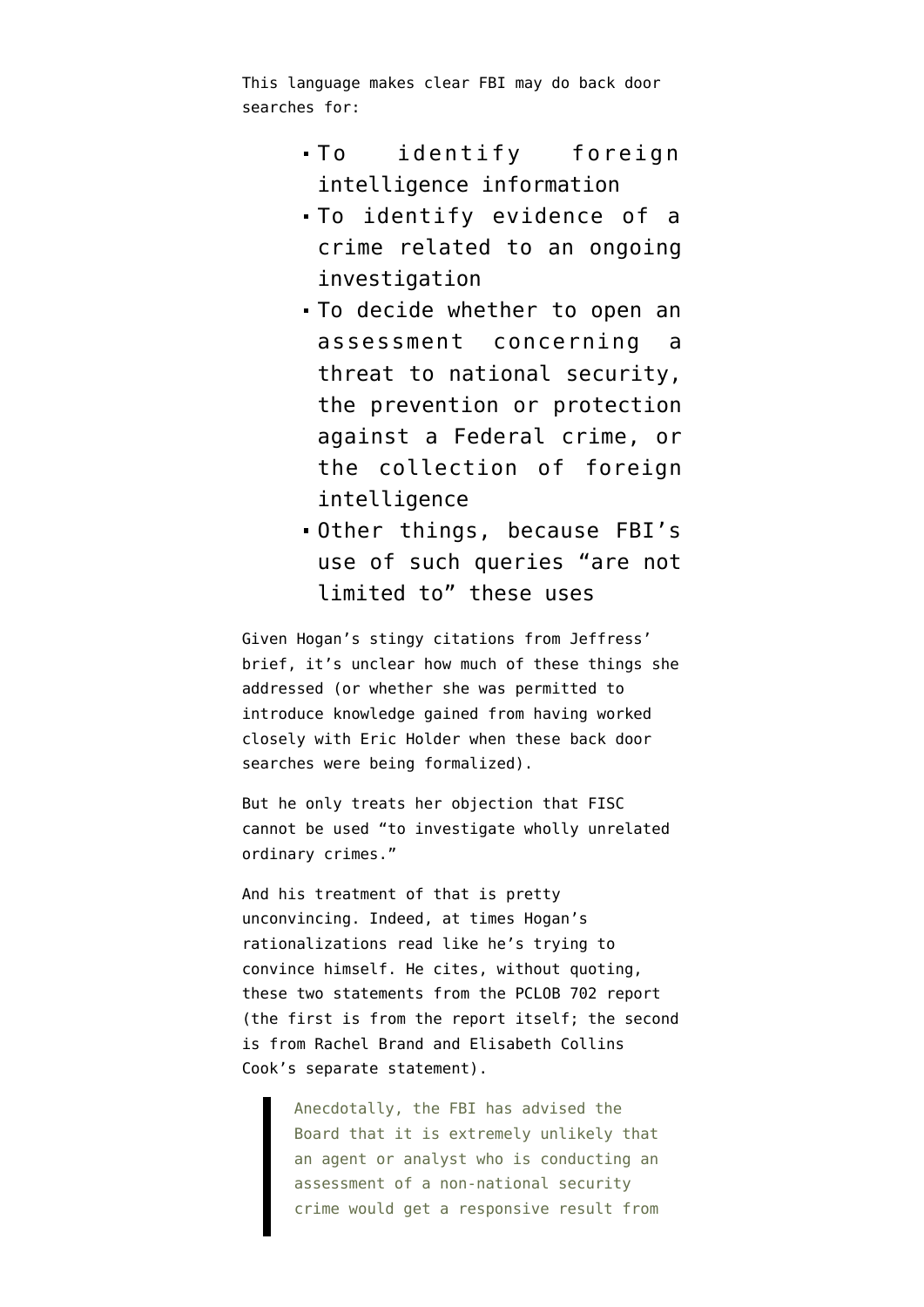the query against the Section 702–acquired data.

#### [snip]

We are unaware of any instance in which a database query in an investigation of a non–foreign intelligence crime resulted in a "hit" on 702 information, much less a situation in which such information was used to further such an investigation or prosecution.

Because FBI didn't track these queries before this ruling, *it actually doesn't know* whether any query has resulted in such a hit, and neither statement claims to be proof it never happened. From that absence of evidence, however, Hogan calls the risk "remote, if not entirely theoretical," then treats it as a "hypothetical problem."

Worse, Hogan presumably has reason to know the possibility is not remote at all. After all, Hogan himself [authorized](https://www.dni.gov/files/documents/0928/FISC%20Memorandum%20Opinion%20and%20Order%2026%20August%202014.pdf) an expansion of FBI's minimization procedures in 2014 permitting FBI to share 702 information with the National Center on Missing and Exploited Children, which is a pretty clear indication that FBI planned to use 702 data to investigate kiddie porn. Kiddie porn is a serious crime. But it is not, usually, a national security one (except insofar as the government now treats some Transnational Crime Organizations like it does terrorist groups). Nowhere in his discussion does Hogan explain why 702 information should be used to investigate kiddie porn, or what FBI's clear intent to do so means for the Fourth Amendment analysis of back door searches on US persons.

Hogan's okay with what he calls a theoretical possibility a non-national security crime might be investigated using back door searches, though, based on this equally theoretical example — offered by the government at the hearing — that FBI will stumble on a foreign terrorist tie when investigating some kind of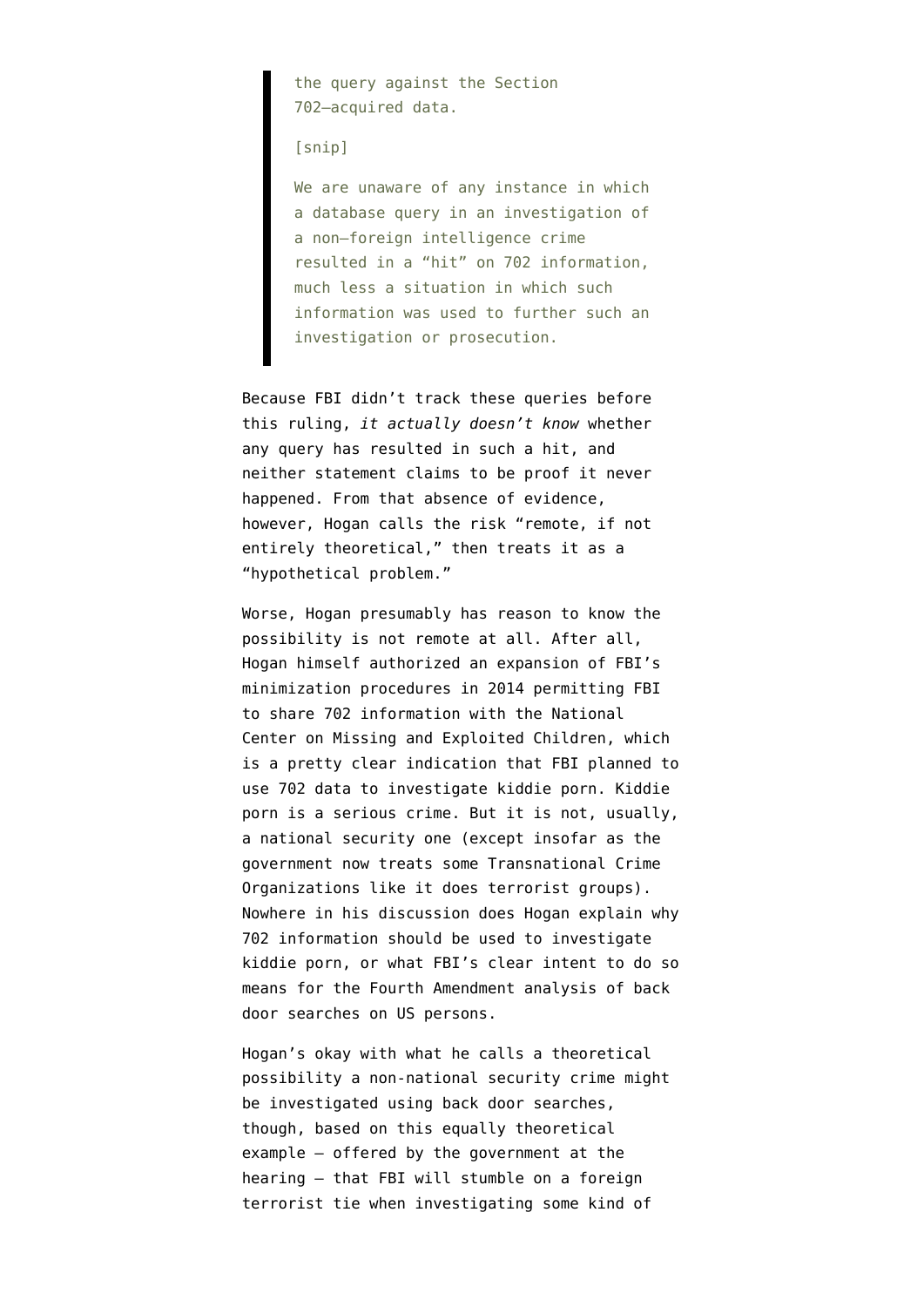common criminal plot.

A query designed to find and extract data regarding a [redacted] plot, for example, might reveal a previously unknown connection to persons believed to be funding terrorist operations on behalf of [redacted]

But what this suggestion means is that alleged terrorists with ties to a foreign organization may be investigated with information collected with less than a warrant standard. By contrast, if the FBI were to investigate, say, Robert Dear (the Colorado Springs Planned Parenthood killer, who long hailed the actions of other anti-choice terrorists and sometimes communicated with them) or the Malheur Refugee occupiers, with their ties to groups that have threatened the government, FBI would be less likely to find data showing such ties, because to actually have collected it in the past, FBI would have needed to reach a probable cause standard not required for FISA, much less 702. Yet there's no reason to believe Islamic extremists here in the US are a bigger threat than other kinds of terrorists. Moreover, to treat white Christian terrorists with a probable cause standard while treating Muslim terrorists with a NSA targeting standard is patently unequal treatment before the law, especially when you consider how FBI might turn conversations with radicals into reason to set up a sting against a person.

### **Hogan ignores other potential queries under FBI's minimization procedures**

As noted, there are two other things clearly permitted in FBI's new minimization procedures language on which Hogan is completely silent: to decide whether to open an assessment, or other things not laid out in the minimization procedures.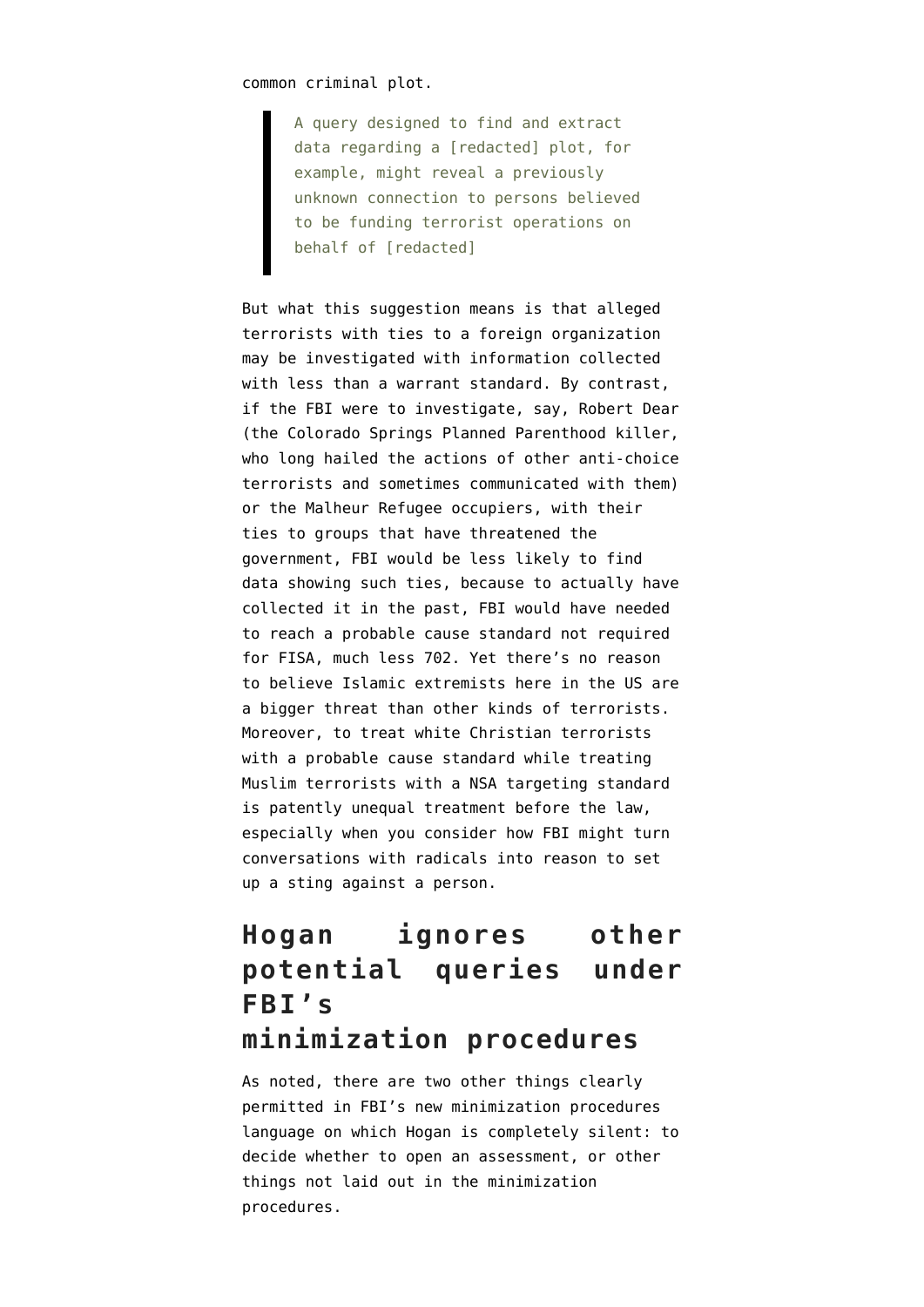One of the known uses of such queries is tied quite closely to the question of whether 702 data should be used to investigate common crimes, and it's one Hogan tacitly invokes when he invokes *In Re Sealed* case. As I have [noted](https://www.emptywheel.net/2011/06/07/using-domestic-surveillance-to-get-rapists-to-spy-for-america/) in the past, during the FISCR hearing in that case, then Solicitor General Ted Olson argued that if the government obtained evidence of rape using a FISA wiretap, they might then use such information to coerce the rapist in question to become an informant.

> OLSON: And it seems to me, if anything, it illustrates the position that we're taking about here. That, Judge Silberman, makes it clear that to the extent a FISA-approved surveillance uncovers information that's totally unrelated — let's say, that a person who is under surveillance has also engaged in some illegal conduct, cheating —

JUDGE LEAVY: Income tax.

SOLICITOR GENERAL OLSON: Income tax. What we keep going back to is practically all of this information might in some ways relate to the planning of a terrorist act or facilitation of it.

JUDGE SILBERMAN: Try rape. That's unlikely to have a foreign intelligence component.

SOLICITOR GENERAL OLSON: It's unlikely, but you could go to that individual and say we've got this information and we're prosecuting and you might be able to help us. I don't want to foreclose that.

JUDGE SILBERMAN: It's a stretch.

SOLICITOR GENERAL OLSON: It is a stretch but it's not impossible either. [my emphasis]

The FBI admits it uses assessments to find informants. Doing so might easily qualify under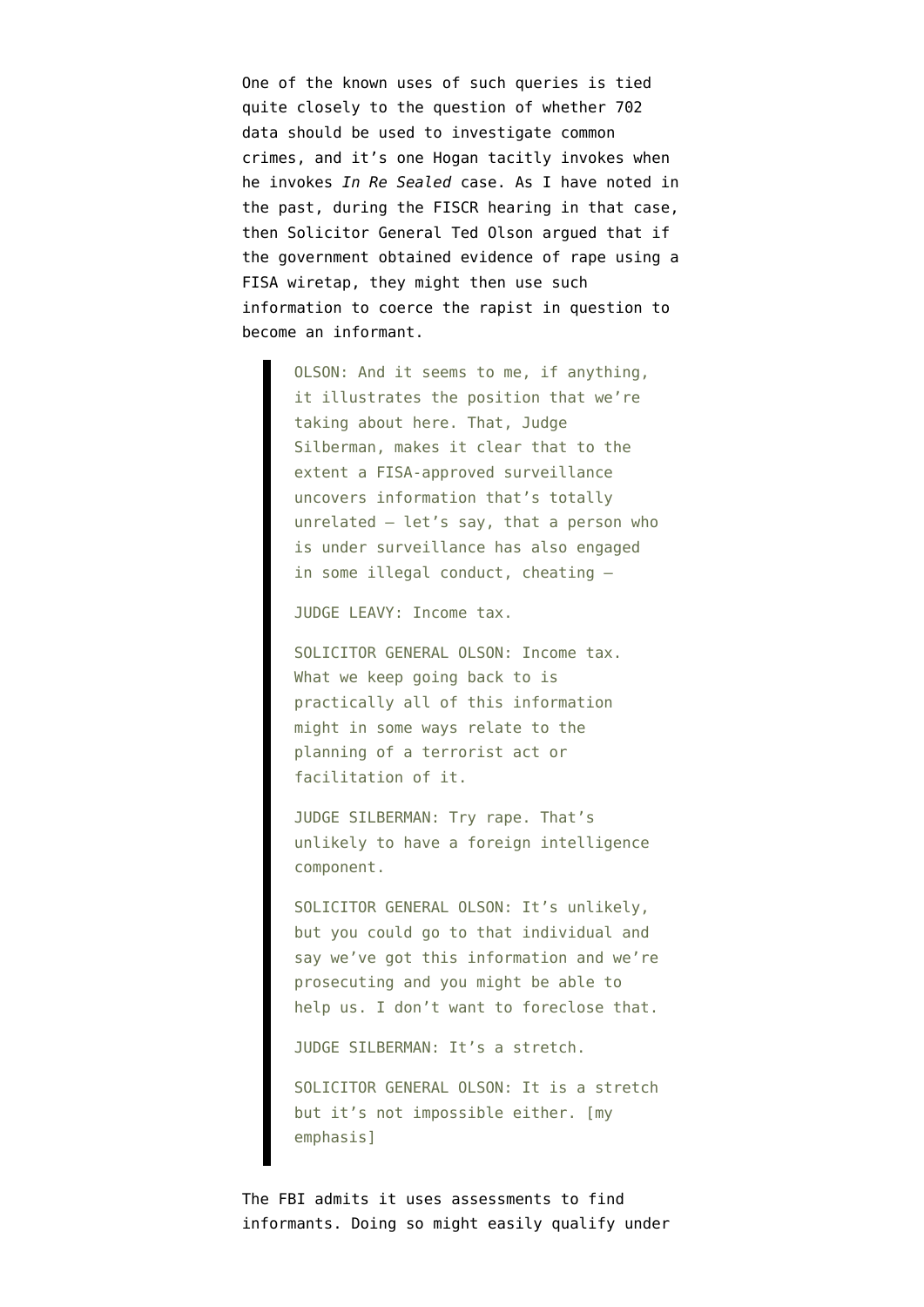"the decision to open an assessment." And, especially if the FBI were using something embarrassing but not illegal (say, evidence that an Imam were engaged in an extramarital affair) to coerce a person to spy, that would have enormous implications under the Fourth Amendment.

Similarly, FBI admits it uses assessments to engage in domestic profiling — such as to map out the Somali community in Saint Paul. I could see the FBI using communications between people writing from IP addresses in certain cities to targets of interest in Somalia to decide that such profiling — of entire communities! — was worthwhile. But Hogan doesn't deal with FBI's use of 702 queries for assessments at all. It's a clear part of their minimization procedures, and he doesn't include it, at all, in his Fourth Amendment analysis.

Which, of course, leaves that "such queries include, but are not limited to," language in FBI's minimization procedures (which reveals the practice is even more invasive than described in the PCLOB report). What is FBI doing with this data? And why, [once again,](https://www.emptywheel.net/2016/04/20/fbis-back-door-searches-explicit-permission-and-before-that/) is Hogan approving minimization procedures that don't lay out how this domestic surveillance is being used?

**After relying on protections in FBI's minimization procedures to deem FBI's queries constitutional, Hogan then lays out two ways FBI's minimization procedures aren't being followed**

As noted, there's one more thing Hogan relies on to find FBI's querying process constitutional. He cites the restrictions in the FBI's minimization procedures to suggest the protections are adequate. "With respect to the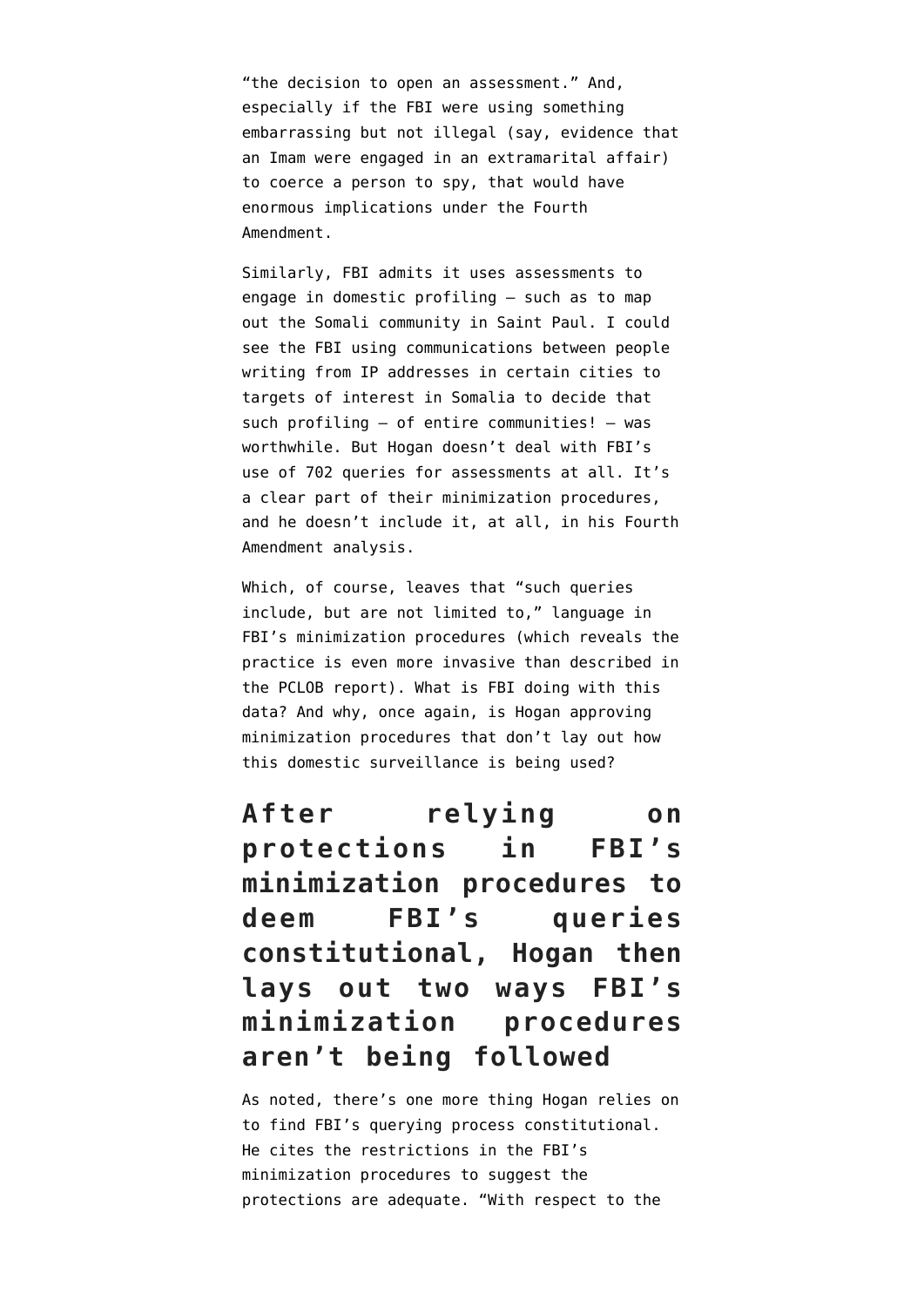intrusiveness of the querying process, the FBI Minimization Procedures impose substantial restrictions on the use and dissemination of information derived from queries."

In an few cases, Hogan cites what Jeffress found problematic — that even people without training in 702 data can access it on a one-time basis to assess the information — as proof of its control. "In 'very rare' circumstances," he cites the hearing, "FBI personnel who are not trained for and do not have access to Section 702-acquired information may view the results of a query solely to aid in the determination of whether the information constitutes foreign intelligence information or evidence of a crime."

Yet the second half of Hogan's opinion — dealing with 702 as implemented, including the numerous violations reported in the year leading up to these certifications — even further undermines Hogan claim that minimization procedures make the queries acceptable. Two of the violations Hogan describes pertain to FBI minimization procedures not being enforced. For example, in his description of the multiple cases documented in 6 different compliance reports over the previous year and [what appear to be at](https://www.dni.gov/files/documents/0928/Letter%20to%20Judge%20Hogan%2030%20July%202014.pdf) [least three more in 2014](https://www.dni.gov/files/documents/0928/Letter%20to%20Judge%20Hogan%2030%20July%202014.pdf) — where FBI did not meet its own (wholly inadequate, given that protection is focused primarily on indicted defendants) minimization procedures designed to protect attorney-client communications, Hogan judged, "FBI case agents are generally aware of the requirement for a review team when a Section 702 target is charged with a federal crime, but they are confused about the specific requirements of the FBI Minimization Procedures." He does so while describing a situation that, by asking agents whether a target might be indicted in the future, might encourage agents to delay indictment so as to delay the time when attorney-client communications would become subject to the taint team.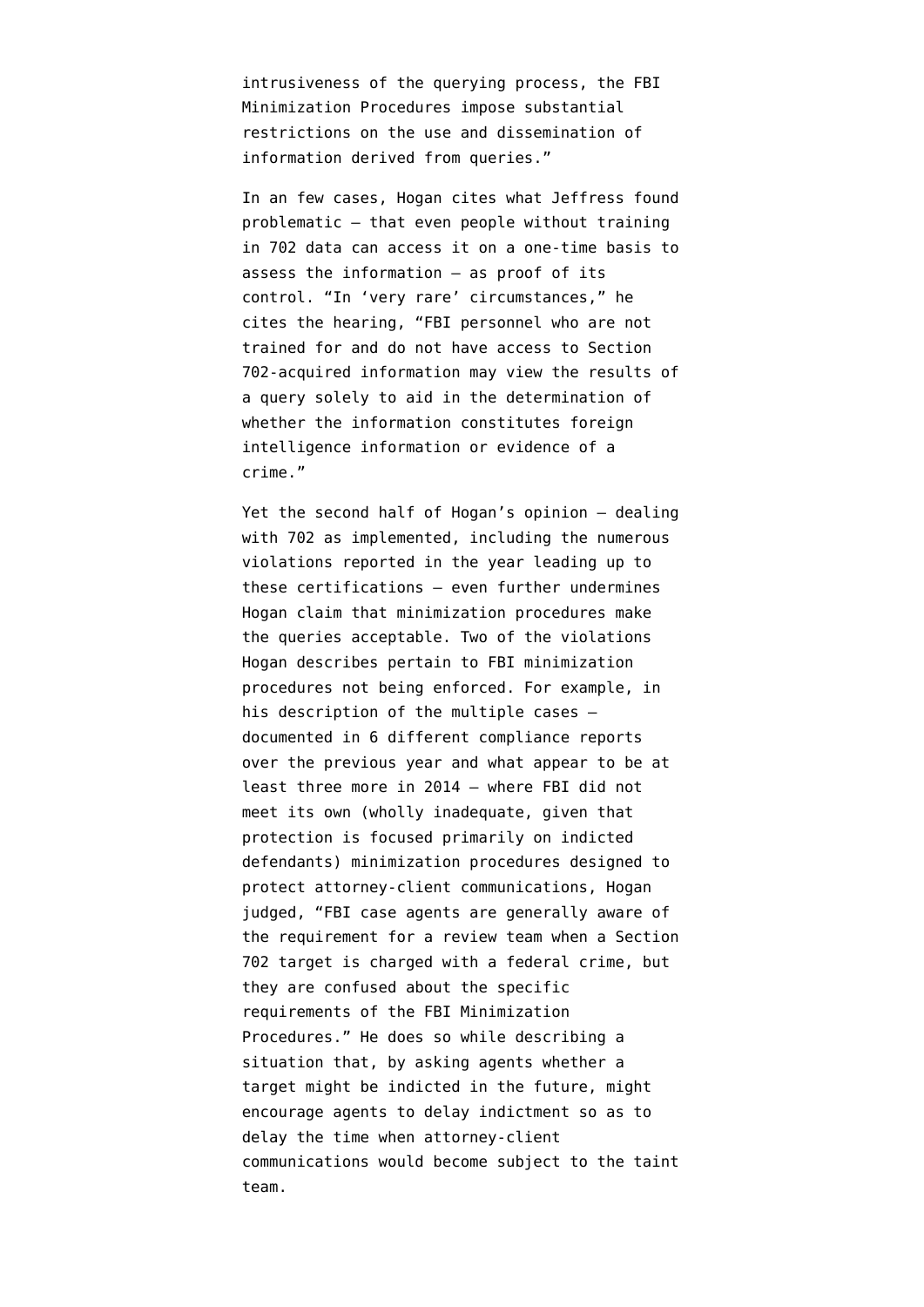More troubling is an almost entirely redacted violation pertaining to failure of access controls to raw 702 data. Hogan introduces a two page, entirely redacted discussion about this problem by noting that FBI's minimization procedures grant access to raw 702 data "'permitting access … only by individuals who require access in order to perform their job duties'" and also "requires users with access to raw FISA-acquired information to receive training on the minimization procedures." That introduction only makes sense if the redacted two pages explain that FBI is not meeting those procedures. And it comes a year after Hogan [appears to have learned of similar problems](https://www.dni.gov/files/documents/0928/Letter%20to%20Judge%20Hogan%2030%20July%202014.pdf) with access controls on ad hoc FBI databases created from 702 data. Less than ten pages after having found FBI's querying process constitutional because of access limits and training required to use this data, then, Hogan lays out how FBI access controls don't work and agents remain "confused" even after being trained on the minimization procedures.

Plus, throughout the discussion of compliance problems (including more pertaining to NSA), there's no mention of Jeffress' involvement (although the attorney-client review team problems were discussed at a hearing that she also attended Correction: that hearing was on a different date than the one she participated in). It's unclear whether Hogan permitted Jeffress to learn of these violations (he determines what she needs to do her job, after all), and if she didn't have access to it, it would have prevented her from showing why the FBI's minimization procedures aren't adequate to protect Fourth Amendment rights.

### **Hogan's easily gamed reporting requirement**

Hogan doesn't leave FBI's querying process entirely untouched. He imposed a requirement that FBI "submit in writing a report concerning each instance … in which FBI personnel receive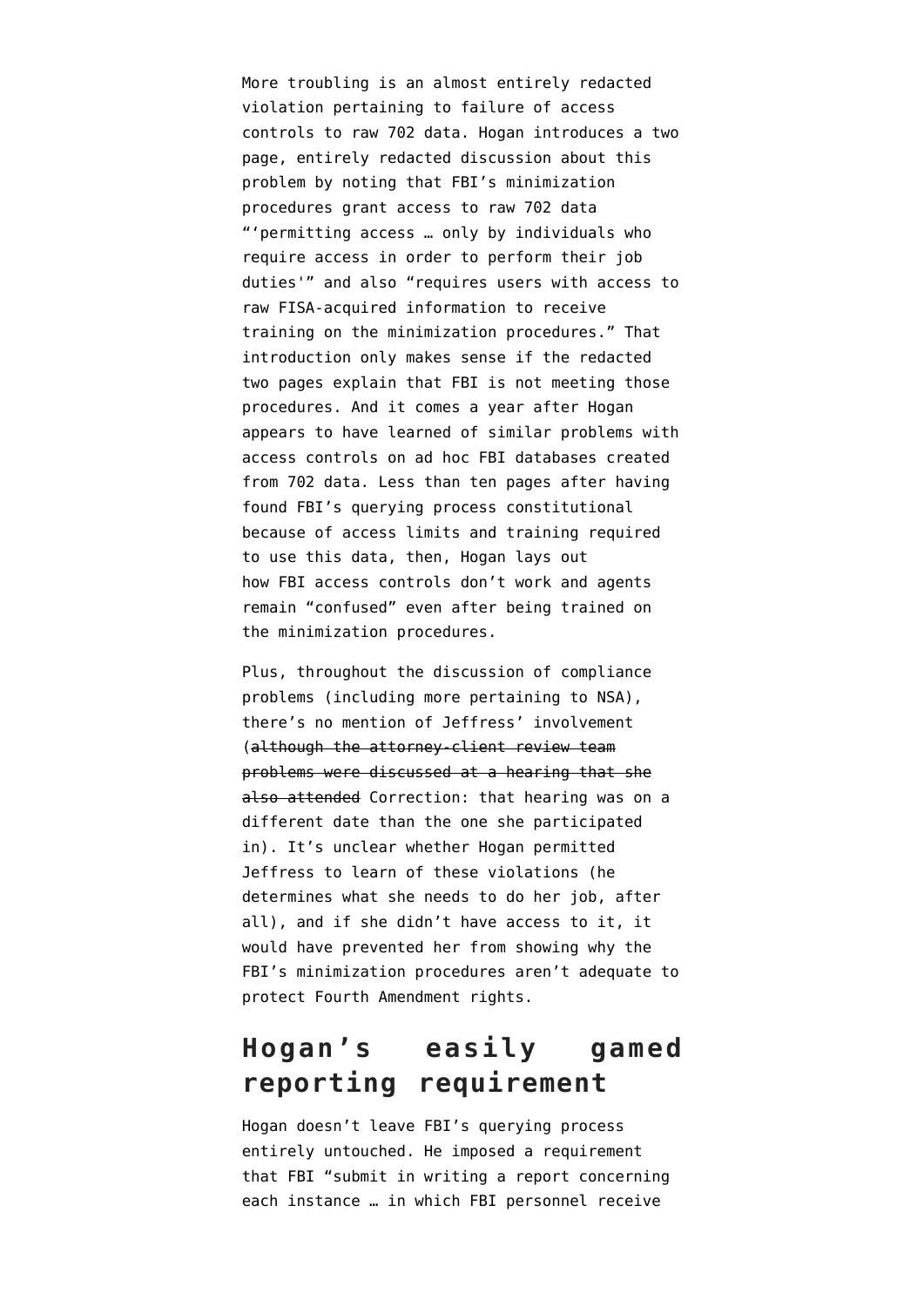and review Section 702-acquired information that the FBI identifies as concerning a United States person in response to a query that is not designed to find and extract foreign intelligence information." Such reporting, if required indefinitely, is worthwhile — and should have been required by Congress under USA Freedom Act.

But FBI can and presumably will game this information in two ways. First, FBI's querying system can be set such that, even if someone has access to 702 data, they can run a query that will flag a hit in 702 data but won't actually show the data underlying that positive return. This provides one way for 702-cleared people to learn that such information is in such a collection and — if they want the data without having to report it  $-$  may be able to obtain it another way. It is distinctly possible that once NSA shares EO 12333 data directly with FBI, for example, the same data will be redundantly available from that in such a way that would not need to be reported to FISC. (NSA used this arbitrage method after the 2009 problems with PATRIOT-authorized database collections.)

Plus, such reporting depends on the meaning of foreign intelligence information as defined under the [Attorney General Guidelines](https://www.justice.gov/archive/opa/docs/guidelines.pdf).

> FOREIGN INTELLIGENCE: information relating to the capabilities, intentions, or activities of foreign governments or elements thereof, foreign organizations or foreign persons, or international terrorists.

It would be relatively easy for FBI to decide that any conversation with a foreign person constituted foreign intelligence, and in so doing count even queries on US persons to identify criminal evidence as foreign intelligence information and therefore exempt from the reporting guidance. Certainly, the kinds of queries that might lead the FBI to profile St. Paul's Somali community could be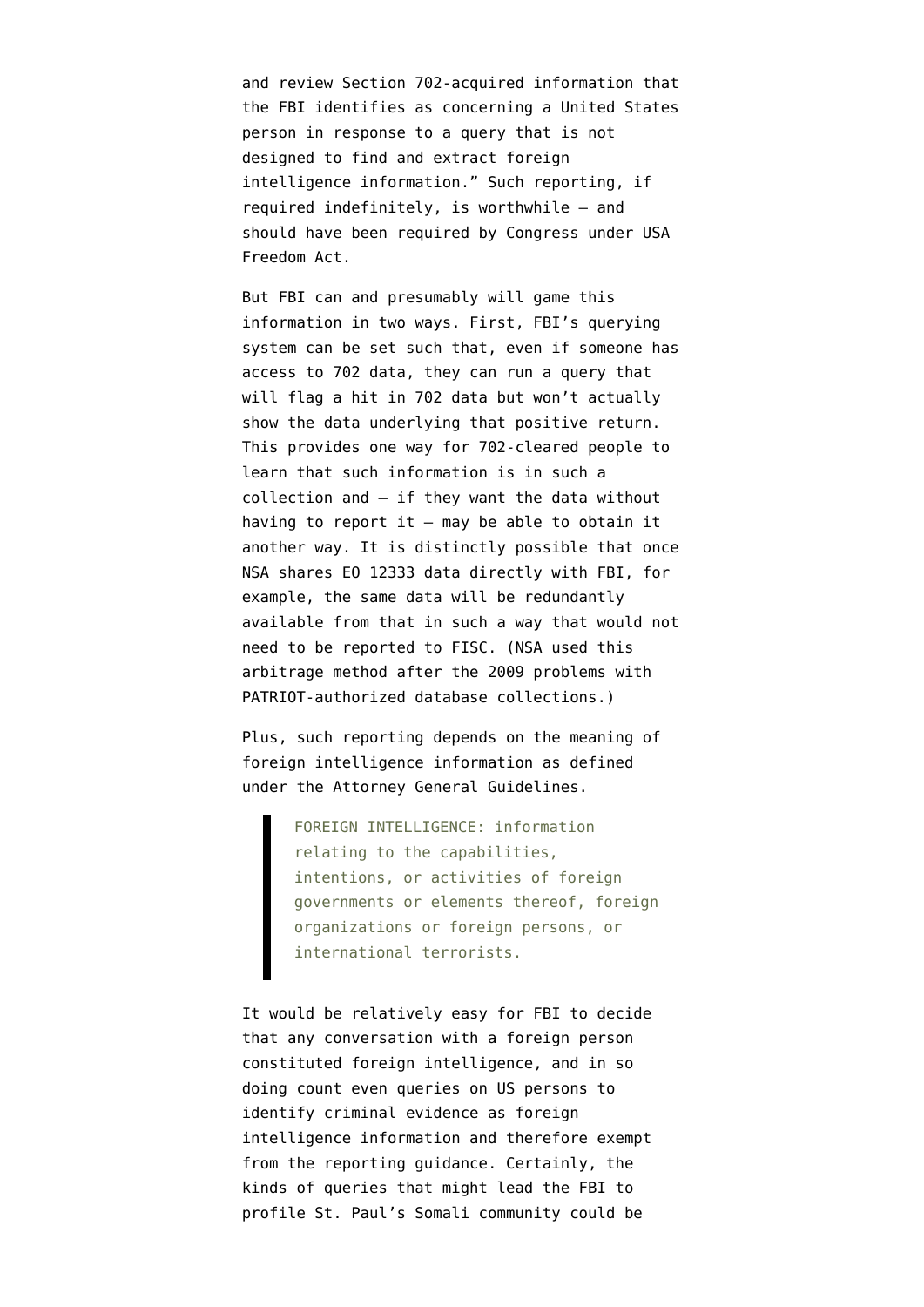considered a measure of Somali activities in that community. Similarly, FBI might claim the search for informants who know those in a mosque with close ties overseas could be treated as the pursuit of information on foreign activities in US mosques.

Hogan imposed a worthwhile new reporting requirement. But that's still a very far cry from conducing a fair assessment of whether FBI's back door searches are constitutional.

# **[NSA'S DRAGNET FAILED](https://www.emptywheel.net/2015/04/21/nsas-dragnet-even-failed-to-correlate-david-headleys-identity/) [TO "CORRELATE" DAVID](https://www.emptywheel.net/2015/04/21/nsas-dragnet-even-failed-to-correlate-david-headleys-identity/) [HEADLEY'S IDENTITY,](https://www.emptywheel.net/2015/04/21/nsas-dragnet-even-failed-to-correlate-david-headleys-identity/) [ONE OF ITS CORE](https://www.emptywheel.net/2015/04/21/nsas-dragnet-even-failed-to-correlate-david-headleys-identity/) [FUNCTIONS](https://www.emptywheel.net/2015/04/21/nsas-dragnet-even-failed-to-correlate-david-headleys-identity/)**

In a [piece](http://www.propublica.org/article/the-hidden-intelligence-breakdowns-behind-the-mumbai-attacks?utm_campaign=sprout&utm_medium=social&utm_source=twitter&utm_content=1429617626) on the GCHQ and NSA failure to identify David Headley's role in the Mumbai terrorist attack, ProPublica quotes former CIA officer [Charles Faddis](http://www.orionstrategicservices.com/content/charles_faddis.php) on the value of bulk surveillance.

> "I'm not saying that the capacity to intercept the communications is not valuable," said Charles (Sam) Faddis, a former C.I.A. counterterror chief. "Clearly that's valuable." Nonetheless, he added, it is a mistake to rely heavily on bulk surveillance programs in isolation.

"You're going to waste a lot of money, you're going to waste a lot of time," Faddis said. "At the end, you're going have very little to show for it."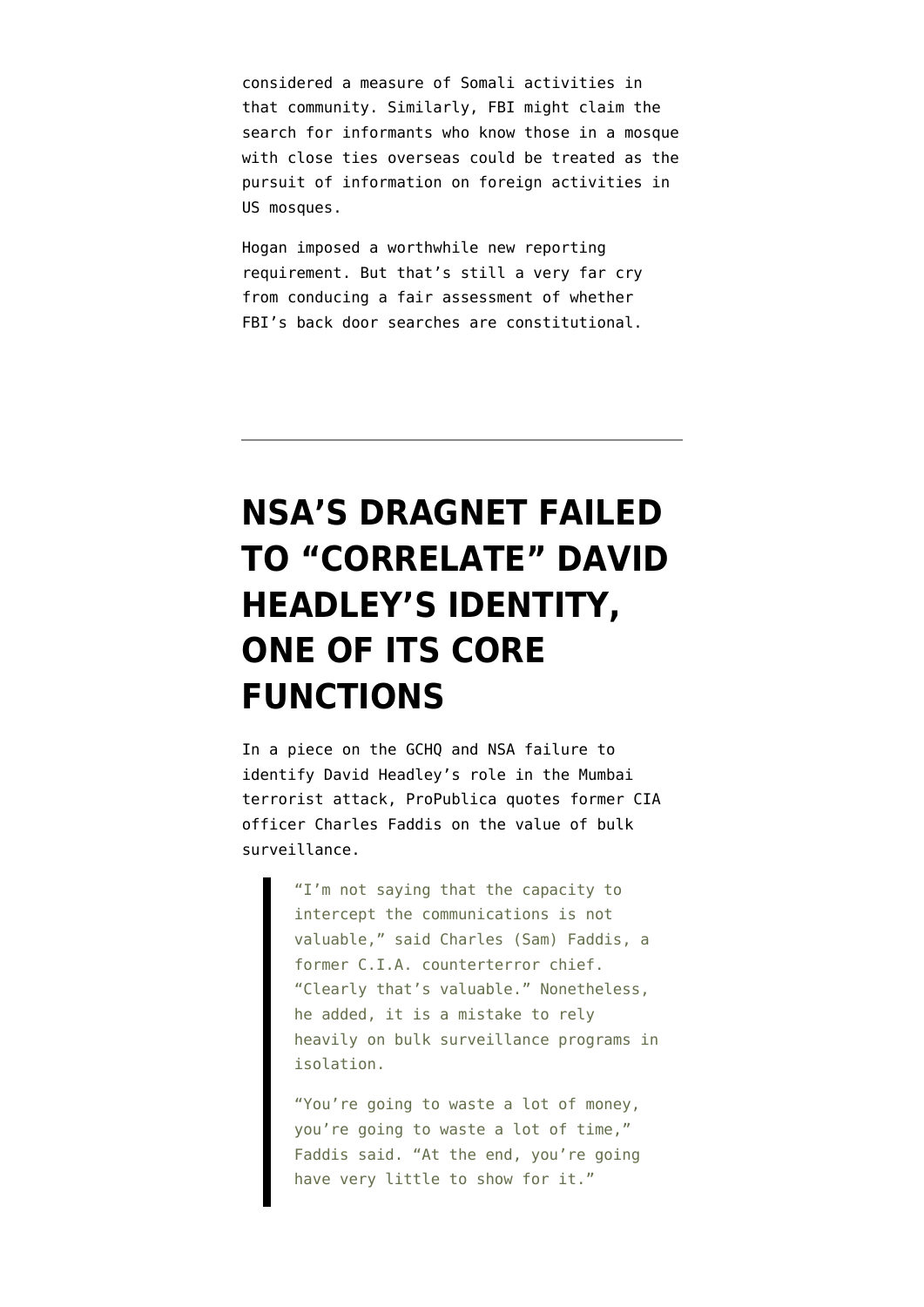The article as a whole demonstrates that in a manner I'm fairly shocked about. The NSA failed to recognize what it had in intelligence collected on Headley's role in the attack *even after the attack* because they hadn't correlated his *known birth name* with the name he adopted in the US.

> Headley represents another potential stream of intelligence that could have made a difference before Mumbai. He is serving 35 years in prison for his role. He was a Pakistani-American son of privilege who became a heroin addict, drug smuggler and DEA informant, then an Islamic terrorist and Pakistani spy, and finally, a prize witness for U.S. prosecutors.

> In recounting that odyssey, we previously explored half a dozen missed opportunities by U.S. law enforcement to pursue tips from Headley's associates about his terrorist activity. New reporting and analysis traces Headley's trail of suspicious electronic communications as he did reconnaissance missions under the direction of Lashkar and Pakistan's Inter-Services Intelligence Directorate (ISI).

Headley discussed targets, expressed extremist sentiments and raised other red flags in often brazen emails, texts and phone calls to his handlers, one of whom worked closely on the plot with Shah, the Lashkar communications chief targeted by the British.

U.S. intelligence officials disclosed to me for the first time that, after the attacks, intensified N.S.A. monitoring of Pakistan did scoop up some of Headley's suspicious emails. But analysts did not realize he was a U.S. based terrorist involved in the Mumbai attacks who was at work on a new plot against Denmark, officials admitted.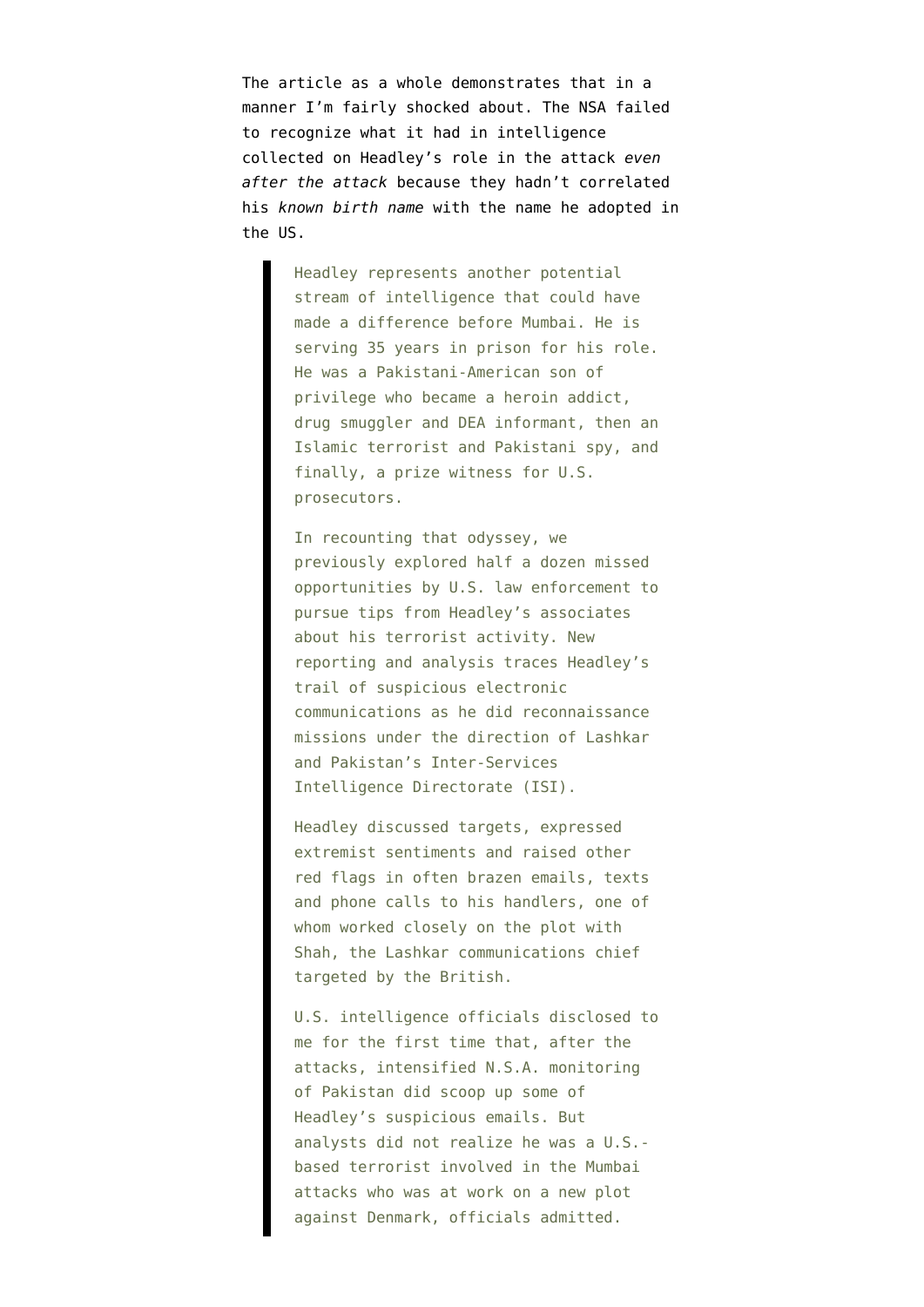The sheer volume of data and his use of multiple email addresses and his original name, Daood Gilani, posed obstacles, U.S. intelligence officials said. To perfect his cover as an American businessman, Headley had legally changed his name in 2006.

"They detected a guy named 'Gilani' writing to bad guys in Pakistan, communicating with terror and ISI nodes," a senior U.S. intelligence official said. "He wrote also in fluent Urdu, which drew interest. Linking 'Gilani' to 'Headley' took a long time. The N.S.A. was looking at those emails post-Mumbai. It was not clear to them who he was."

As I've [explained,](https://www.emptywheel.net/2014/04/08/the-august-20-2008-correlations-opinion/) one of the things NSA does with all its data is to "correlate" selectors, so that it maps a picture of all the Internet and telecom (and brick and mortar, where they have HUMINT) activities of a person using the multiple identities that have become common in this day and age. This is a core function of the NSA's dragnets, and it works automatically on EO 12333 data (and worked automatically on domestically-collected phone and — probably — Internet metadata until 2009).

When you think about it, there are some easy ways of matching online identities (going to a provider, mapping some IP addresses). And even the matching of "burner" IDs [can be done with](https://www.emptywheel.net/2014/09/15/the-hemisphere-decks-a-comparison-and-some-hypotheses/) [94% accuracy](https://www.emptywheel.net/2014/09/15/the-hemisphere-decks-a-comparison-and-some-hypotheses/), at least within AT&T's system, according to AT&T's own claims.

The NSA says they didn't do so here because Headley had changed his name.

Headley, recall, was a DEA informant. Which means, unless these intelligence agencies are far more incompetent than I believe they are, this information was sitting in a government file somewhere: "Daood Gilani, the name of a known Urdu-fluent informant DEA sent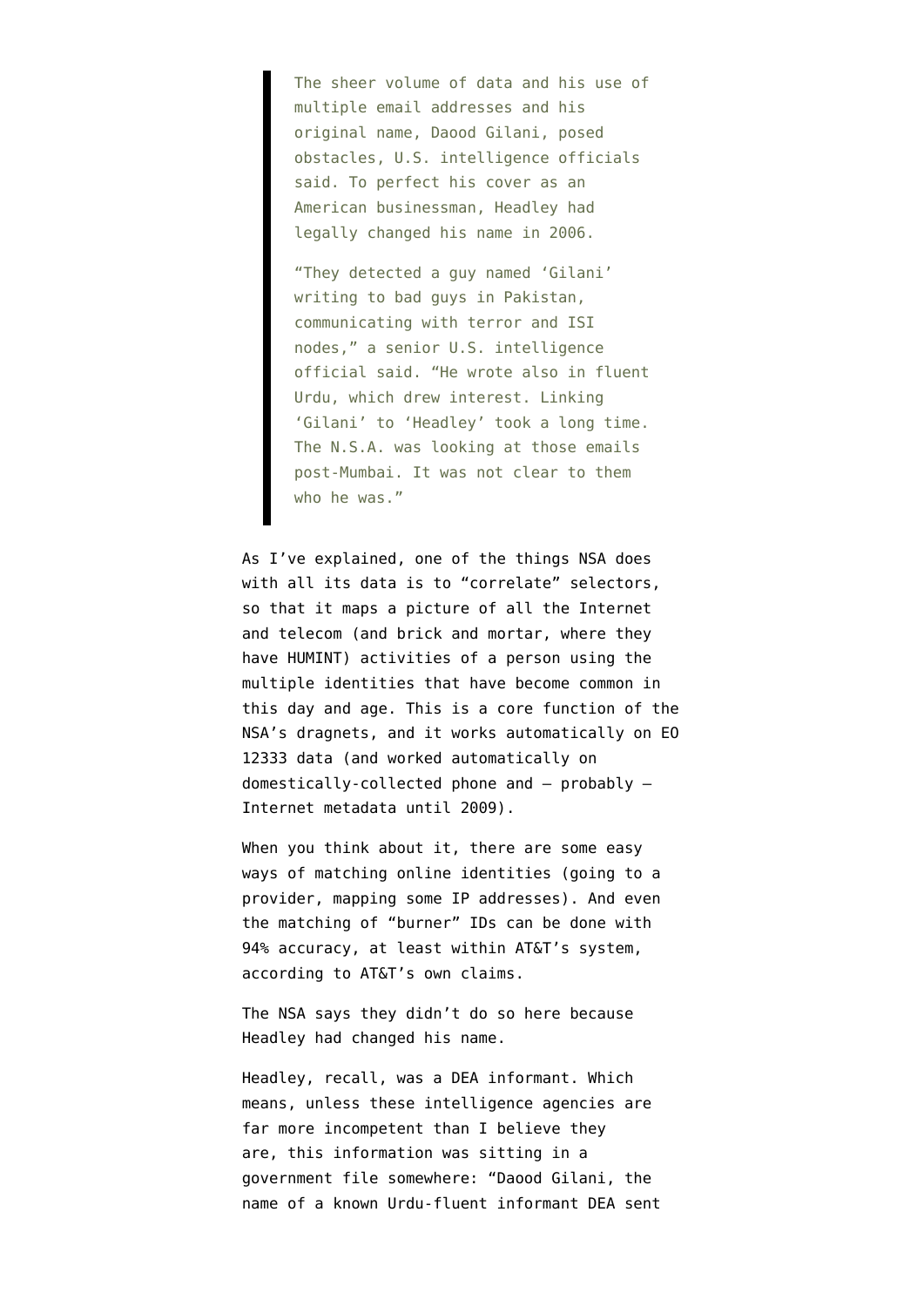off to Pakistan to hang out with baddies  $=$ David Headley." Unless Headley adopted the new name precisely because he knew it would serve to throw the IC off his trail.

And yet … NSA claims it could not, and did not, correlate those two identities and as a result didn't even realize Headley was involved in the Mumbai bombing even after the attack.

Notably, they claim they did not do so because of the "sheer volume of data."

In short, according to the NSA's now operative story (you should [click through](http://www.propublica.org/article/the-hidden-intelligence-breakdowns-behind-the-mumbai-attacks?utm_campaign=sprout&utm_medium=social&utm_source=twitter&utm_content=1429617626) to read the flaccid apologies the IC offered up for lying about the value of Sections 215 and 702 in catching Headley), the NSA's dragnet failed at one of its core functions because it is drowning in data.

# **[FBI'S PREVENTATIVE](https://www.emptywheel.net/2015/03/27/fbis-preventative-role-hygiene-for-corporations-spies-for-muslims/) [ROLE: HYGIENE FOR](https://www.emptywheel.net/2015/03/27/fbis-preventative-role-hygiene-for-corporations-spies-for-muslims/) [CORPORATIONS, SPIES](https://www.emptywheel.net/2015/03/27/fbis-preventative-role-hygiene-for-corporations-spies-for-muslims/) [FOR MUSLIMS](https://www.emptywheel.net/2015/03/27/fbis-preventative-role-hygiene-for-corporations-spies-for-muslims/)**

I'm still deep in this [9/11 Follow-up Report](http://www.fbi.gov/stats-services/publications/protecting-the-homeland-in-the-21st-century) [FBI,](http://www.fbi.gov/stats-services/publications/protecting-the-homeland-in-the-21st-century) which Jim Comey and now-retired Congressman Frank Wolf had done last year and which released the unsurprising topline conclusion that Jim Comey needs to have more power, released earlier this week.

About the only conclusion in the report that Comey disagreed with — [per this Josh Gerstein](http://www.politico.com/story/2015/03/sept-11-panel-report-fbi-116388.html) [report](http://www.politico.com/story/2015/03/sept-11-panel-report-fbi-116388.html) — is that it should get out of the business of Countering Violent Extremism.

> Comey said he agreed with many of the report's recommendations, but he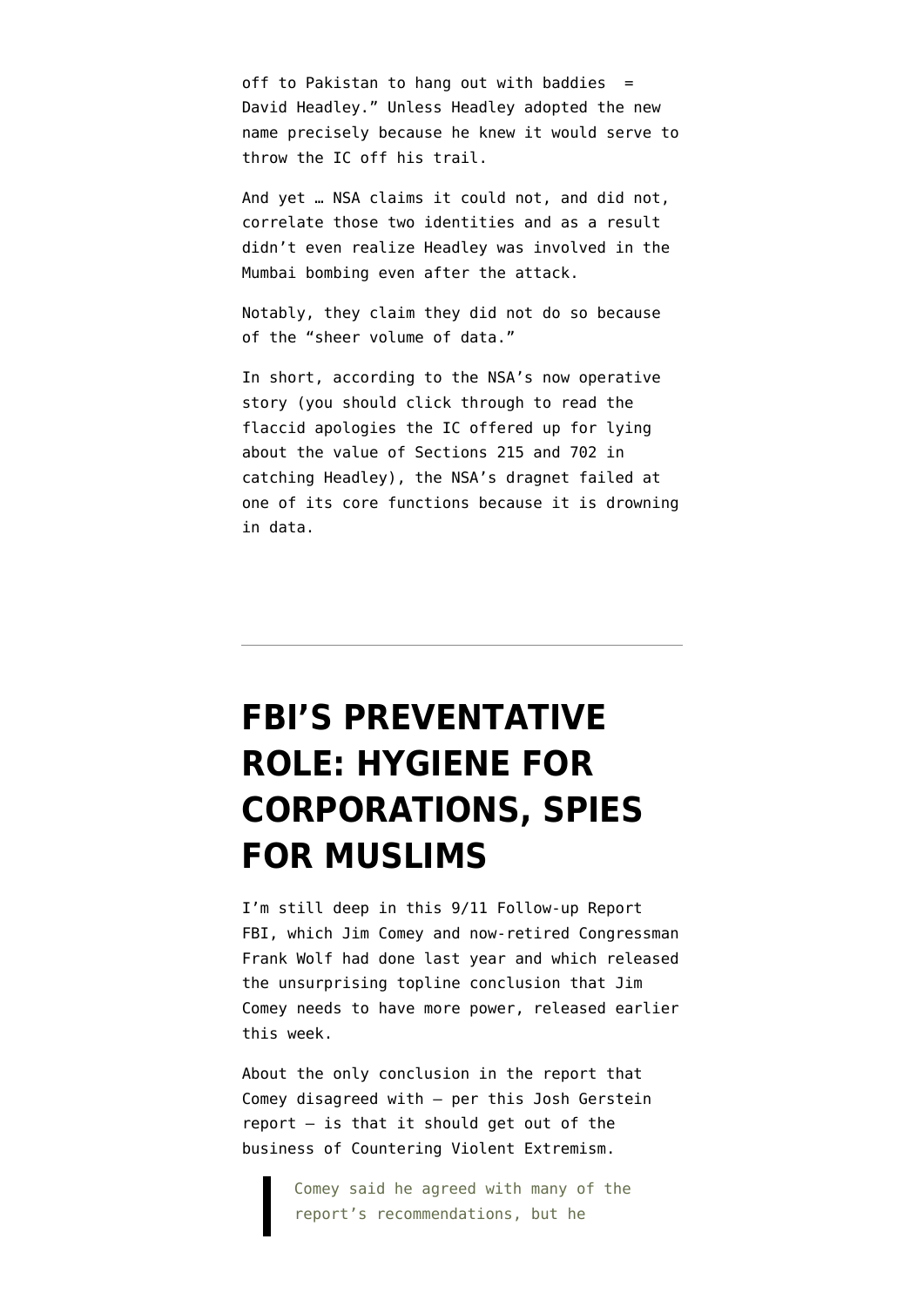challenged the proposal that the FBI leave counter-extremism work to other agencies.

"I respectfully disagree with the review commission," the director said. "It should not be focused on messages about faith it should not be socially focused, but we have an expertise … I have these people who spend all day long thinking dark thoughts and doing research at Quantico, my Behavioral Analysis Unit. They have an incredibly important role to play in countering violent extremism."

Here's what the report had to say about FBI and CVE (note, this is a profoundly ahistorical take on [the serial efforts to CVE](https://www.emptywheel.net/2014/10/06/one-reason-were-losing-the-war-against-terrorism/), but that's just one of many analytical problems with this report).

> The FBI, like DHS, NCTC, and other agencies, has made an admirable effort to counter violent extremism (CVE) as mandated in the White House's December 2011 strategy, Empowering Local Partners to Prevent Violent Extremism in the United States. In January 2012, the FBI established the Countering Violent Extremism Office (CVEO) under the National Security Branch.322 The CVEO was re-aligned in January 2013 to CTD's Domestic Terrorism Operations Section, under the National JTTF, to better leverage the collaborative participation of the dozens of participating agencies in FBI's CVE efforts.323 Yet, even within FBI, there is a misperception by some that CVE efforts are the same as FBI's community outreach efforts. Many field offices remain unaware of the CVE resources available through the CVEO.324 Because the field offices have to own and integrate the CVE portfolio without the benefit of additional resources from FBI Headquarters, there is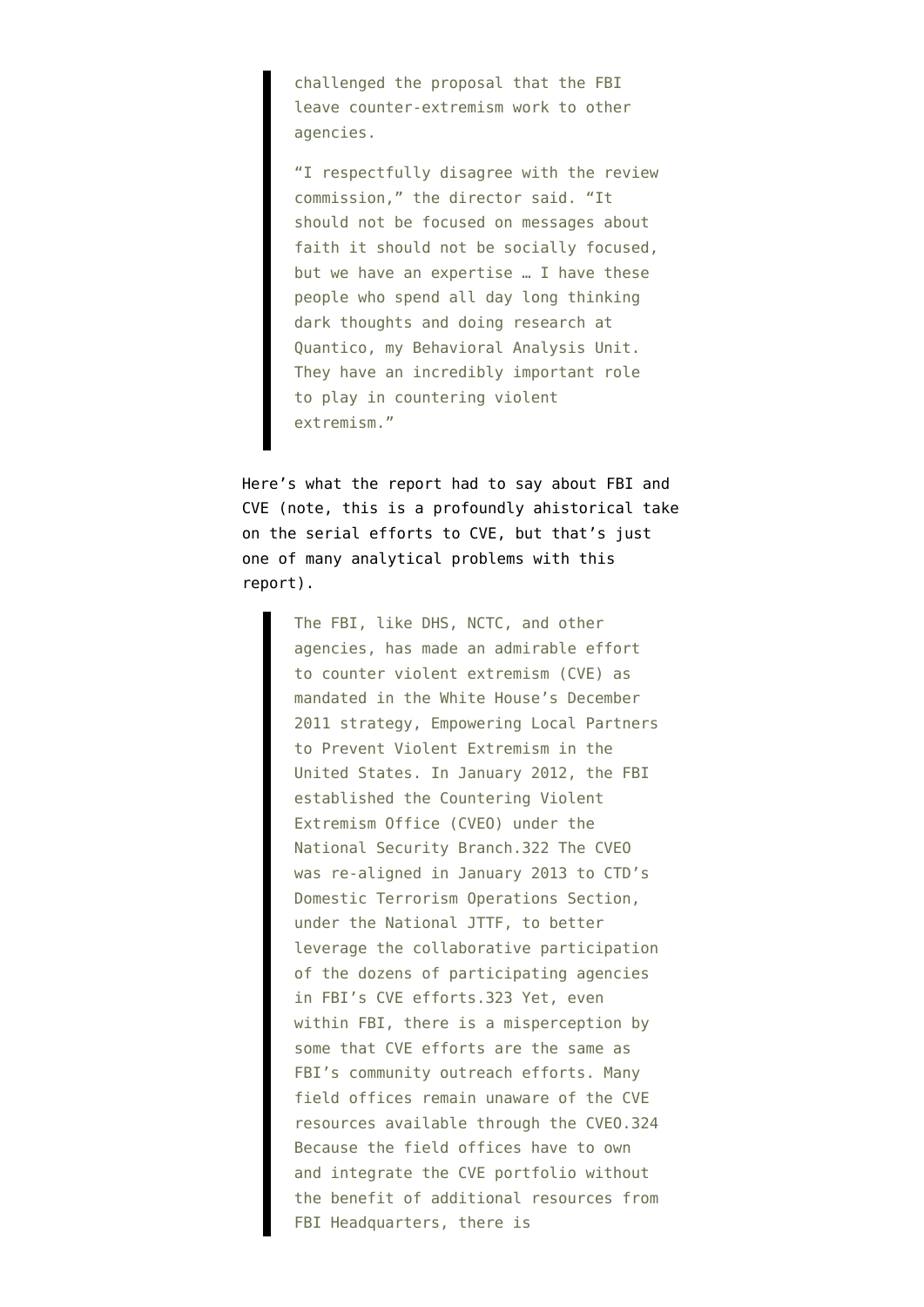understandably inconsistent implementation. The Review Commission, through interviews and meetings, heard doubts expressed by FBI personnel and its partners regarding the FBI's central role in the CVE program. The implementation had been inconsistent and confusing within the FBI, to outside partners, and to local communities.325 The CVEO's current limited budget and fundamental law enforcement and intelligence responsibilities do not make it an appropriate vehicle for the social and prevention role in the CVE mission. Such initiatives are best undertaken by other government agencies. The Review Commission recommends that the primary social and prevention responsibilities for the CVE mission should be transferred from the FBI to DHS or distributed among other agencies more directly involved with community interaction.

#### [snip]

(U) Recommendation 6: The Review Commission recommends that the primary social and prevention responsibilities for the CVE mission should be transferred from the FBI to DHS or distributed among other agencies more directly involved with community interaction.

For what it's worth, Muslim communities increasingly agree that the FBI — and the federal government generally — should not be in the business of CVE. But that's largely because the government approaches it with the same view Comey does: by thinking immediately of his analysts thinking dark thoughts at Quantico. So if some agency that had credibility — if some agency had credibility — at diverting youth (of all faiths) who might otherwise get caught in an FBI sting, I could support it moving someplace else, but I'm skeptical DHS or any other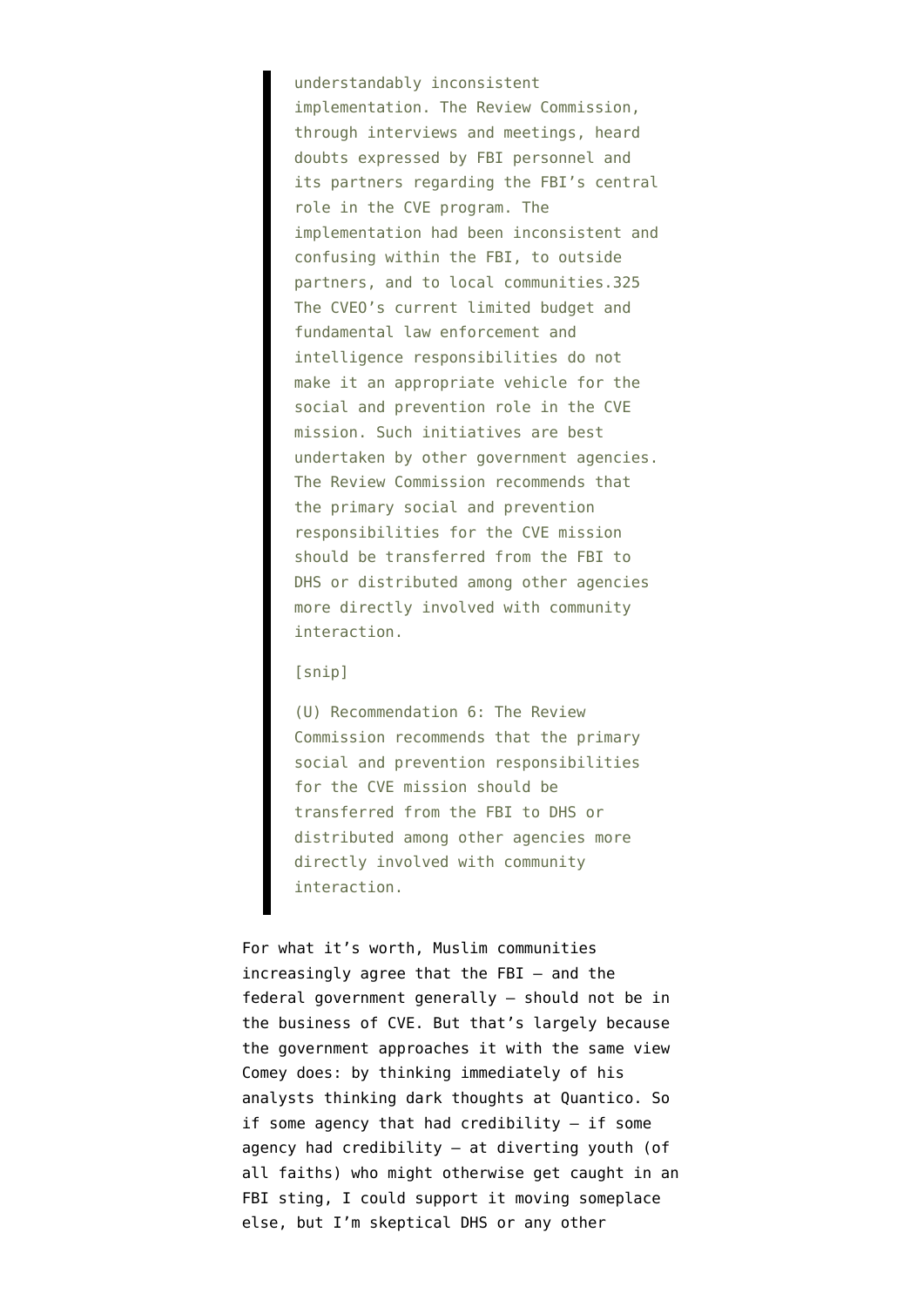existing federal agency is that agency right now.

While the Review doesn't say explicitly in this section what it wants the FBI to be doing instead of CVE, elsewhere it emphasizes that it wants the FBI to [do more racial profiling](https://www.emptywheel.net/2015/03/26/fbi-field-offices-dont-see-the-point-in-racial-profiling/) (AKA "domain awareness") and run more informants. Thus, I think it fair to argue that the Ed Meese-led panel thinks the FBI should spy on Muslims, not reach out to them. Occupation-style federal intelligence gathering, not community based.

Which is why I think this approach to Muslim communities should be compared directly with the Review's approach with corporations. The same report that says FBI should not be in the business of CVE — which done properly is outreach to at-risk communities — says that it should accelerate and increase its funding for its outreach to the private sector.

> (U) Recommendation 5: The Review Commission recommends that the FBI enhance and accelerate its outreach to the private sector.

- *(U) The FBI should work with Congress to develop legislation that facilitates private companies' communication and collaboration and work with the US Government in countering cyber threats.*
- *(U) The FBI should play a prominent role in coordinating with the private sector, which the Review Commission believes will require a*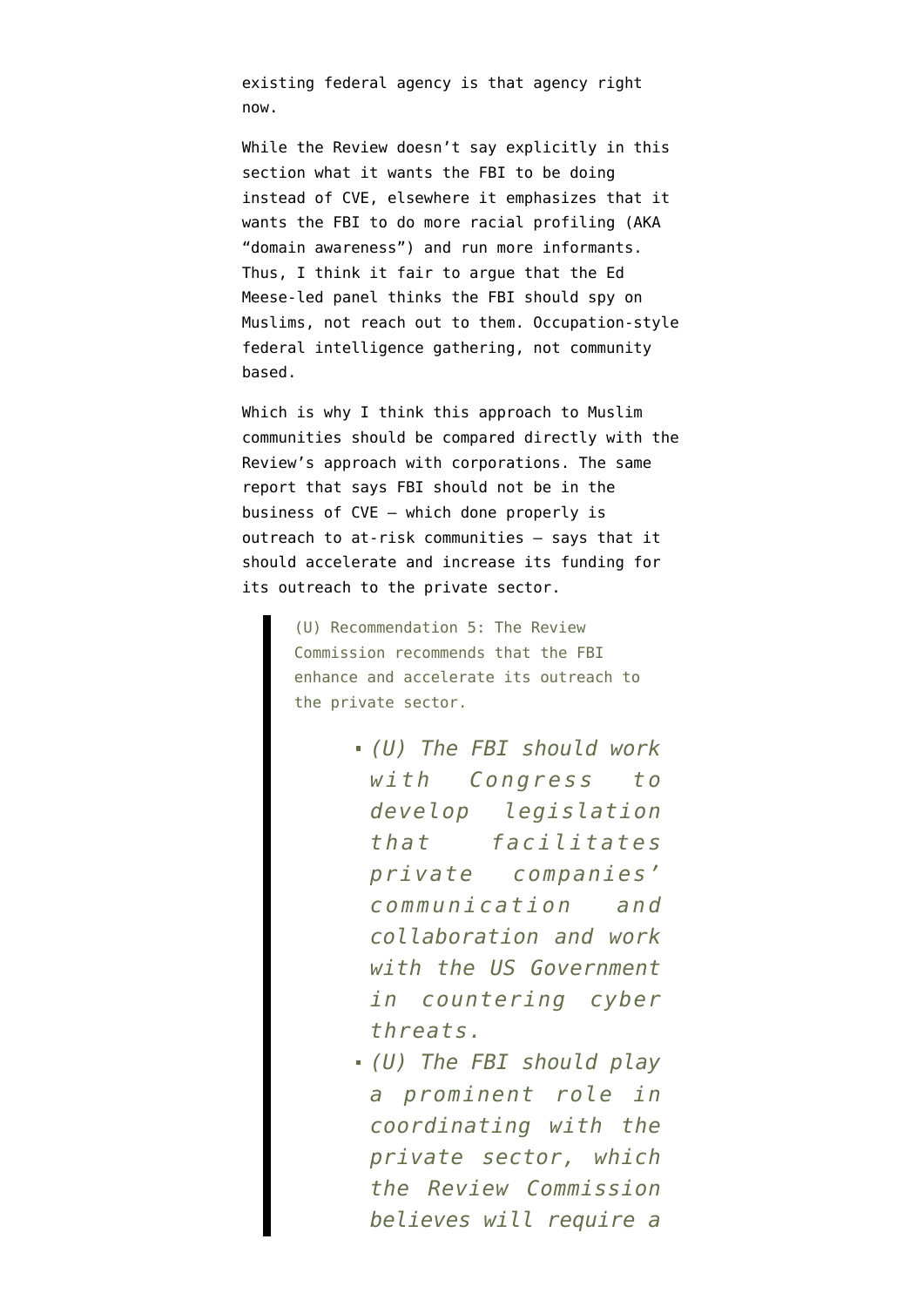*full-time position for a qualified special agent in the relevant field offices, as well as existing oversight at Headquarters.*

Indeed, in a paragraph explaining why the FBI should add more private sector liaisons (and give them the same credit they'd get if they recruited corporations as narcs, only corporations shouldn't be called "sources" because it would carry the stigma of being a narc), the Review approvingly describes the FBI liaison officers working with corporations to promote better Internet hygiene.

> The Review Commission learned that the FBI liaison positions have traditionally been undervalued but that has begun to change as more experienced special agents take on the role, although this has not yet resulted in adequate numbers of assigned special agents or adequate training for those in the position. One field office noted that it had 400 cleared defense contractors (CDCs) in its AOR—ranging from large well known names to far smaller enterprises—with only one liaison officer handling hundreds of CDCs. *This field office emphasized the critical need for more liaison officers to conduct outreach to these companies to promote better internet hygiene*, reduce the number of breaches, and promote long-term cooperation with the FBI.319 Another field office noted, however, some sensitivity in these liaison relationships because labeling private sector contacts as sources could create a stigma. The field office argued that liaison contacts should be considered valuable and special agents should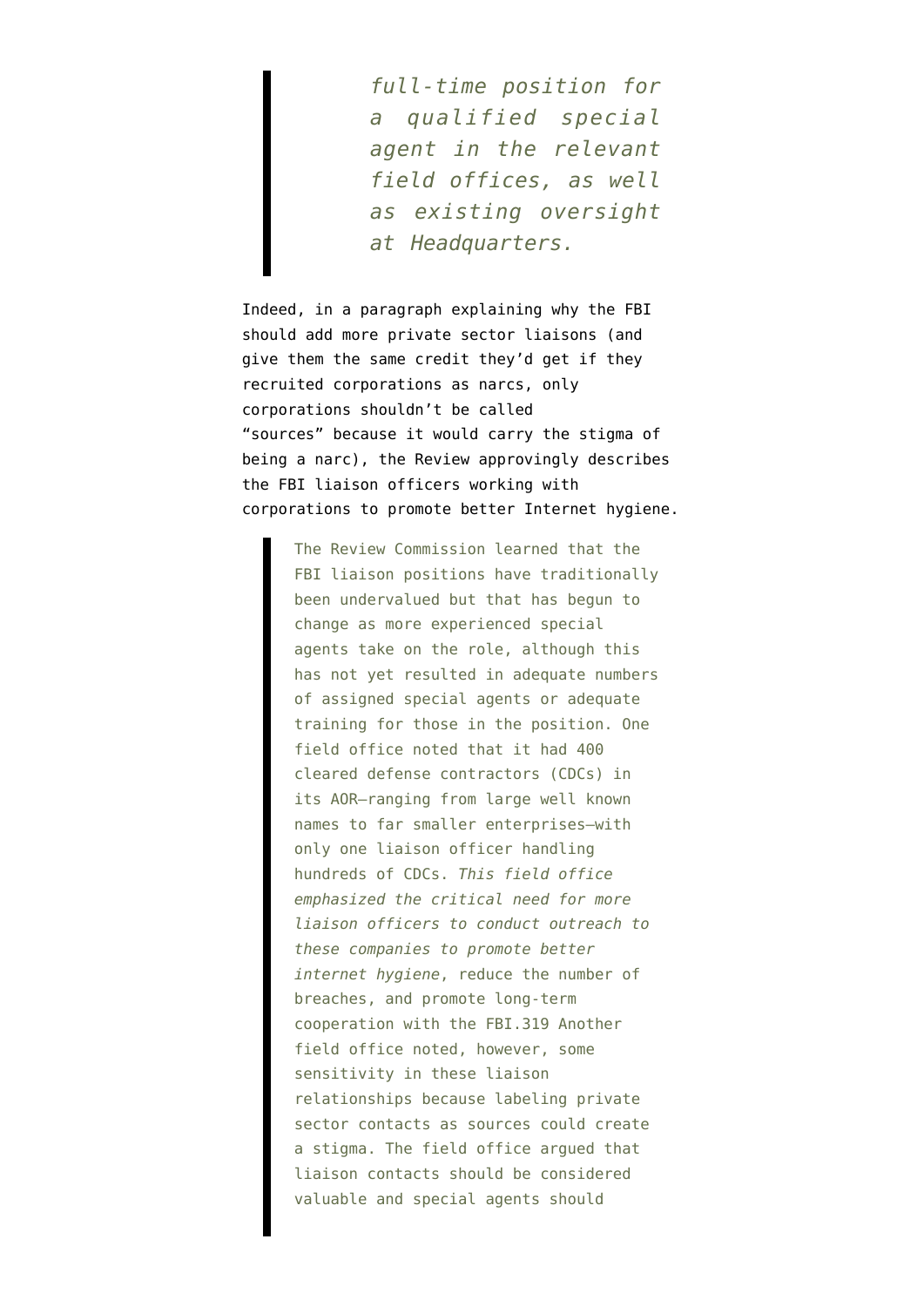receive credit for the quality of liaison relationships the same way they do for CHSs.320

Ed Meese's panel wants the FBI to do the digital equivalent of teaching corporations to blow their nose and wash their hands after peeing, but it doesn't think the FBI should spend time reaching out to Muslim communities but should instead spy on them via paid informants.

Maybe there are good reasons for the panel's disparate recommended treatment of corporations and Muslim communities. If so, the Review doesn't explain it anywhere (though the approach is solidly in line with the Intelligence Committees' rush to give corporations immunity to cyber share information with the federal government).

But it does seem worth noting that this panel has advocated the nanny state for one stakeholder and STASI state for another.

# **[WHAT AN XKEYSCORE](https://www.emptywheel.net/2015/03/15/what-an-xkeyscore-fingerprint-looks-like/) [FINGERPRINT LOOKS](https://www.emptywheel.net/2015/03/15/what-an-xkeyscore-fingerprint-looks-like/) [LIKE](https://www.emptywheel.net/2015/03/15/what-an-xkeyscore-fingerprint-looks-like/)**

As part of its cooperation with New Zealand's best journalist on that country's SIGINT activities, Nicky Hager, the Intercept has published a [story](https://firstlook.org/theintercept/2015/03/14/new-zealand-xkeyscore-solomon-islands-nsa-targets/) on the targets of a particular [XKeyscore query](https://www.documentcloud.org/documents/1687163-si-decrypt.html) (note: these stories say the outlets obtained this document; they don't actually say they obtained it from Edward Snowden): top officials in the Solomon Islands and an anti-corruption activist there.

Aside from the targets, which I'll get to, the story is interesting because it shows in greater detail than we've seen what an XKS query looks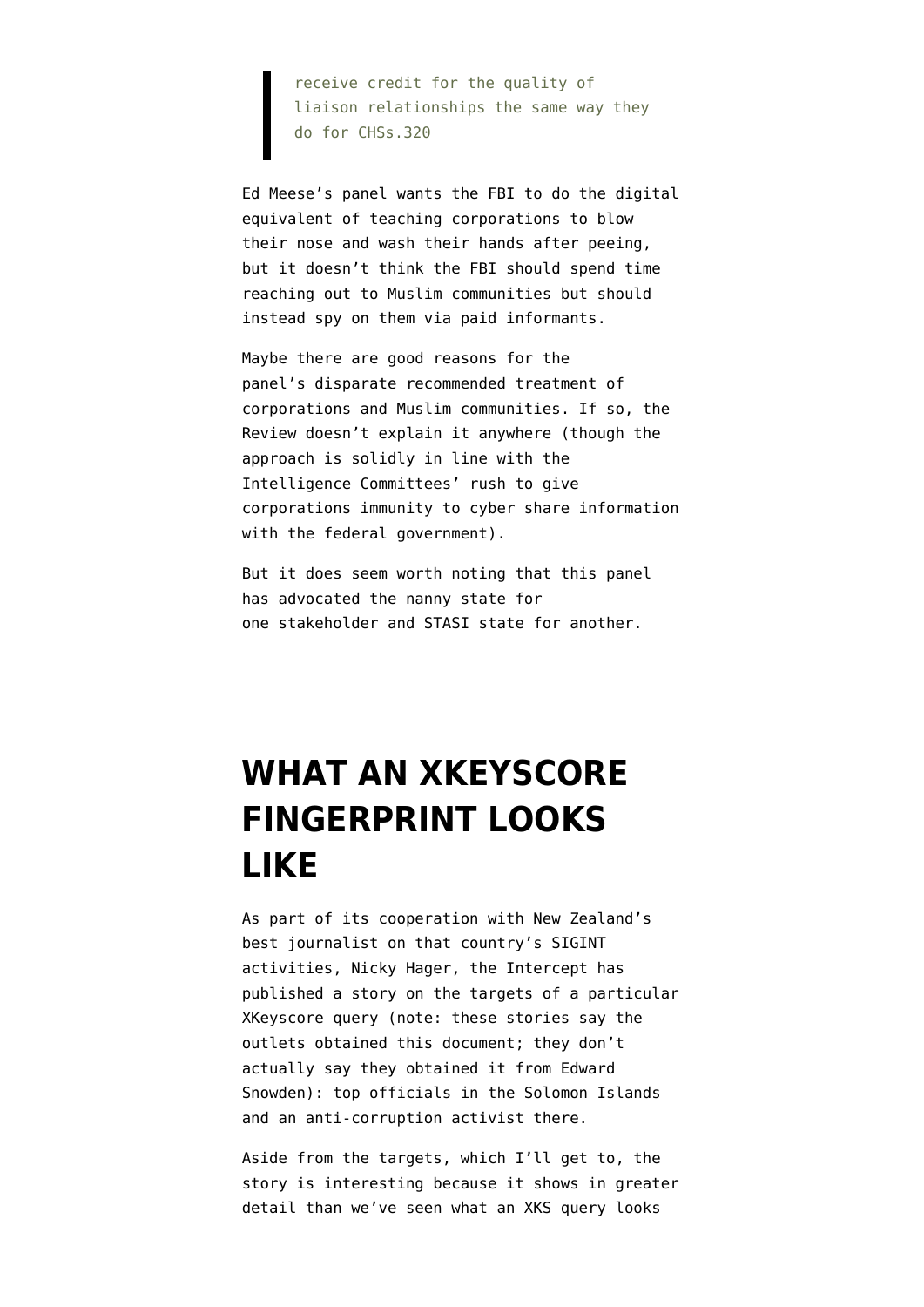like. It's a fairly standard computer query, though initiated by the word "fingerprint." Some of it is consistent with what Snowden [has](https://www.emptywheel.net/2014/04/09/fingerprints-and-the-phone-dragnets-secret-correlations-order/) [described](https://www.emptywheel.net/2014/04/09/fingerprints-and-the-phone-dragnets-secret-correlations-order/) fingerprints to include: all the correlated identities that might be associated with a search. The query searches on jremobatu  $$ presumably an email unique name — and James Remobatu, for example. As I have noted, if they wanted to target all the online activities of one particularly person  $-$  say, me!  $-$  they would add on all the known identifiers, so emptywheel, @emptywheel, Marcy Wheeler, and all the cookies they knew to be associated with me.

What's interesting, though, is this query is not seeking email or other Internet communication per se. It appears to be seeking documents, right out of a file labeled Solomon government documents. Those may have been pulled and stored as attachments on emails. But the query highlights the degree to which XKS sucks up everything, including documents.

Finally, consider the target of the query. As both articles admit, the reason behind some of the surveillance is understandable, if sustained. Australia and New Zealand had peacekeepers in the Solomons to deal with ethnic tensions there, though were withdrawing by January 2013 when the query was done. The query included related keywords.

> In the late 1990s and early 2000s the islands suffered from ethnic violence known as "The Tensions." This led to the 2003 deployment to the Solomons of New Zealand, Australian and Pacific Island police and military peacekeepers. By January 2013, the date of the target list, both New Zealand and Australia were focused on withdrawing their forces from the island country and by the end of that year they were gone.

> The XKEYSCORE list shows New Zealand was carrying out surveillance of several terms associated with militant groups on the island, such as "former tension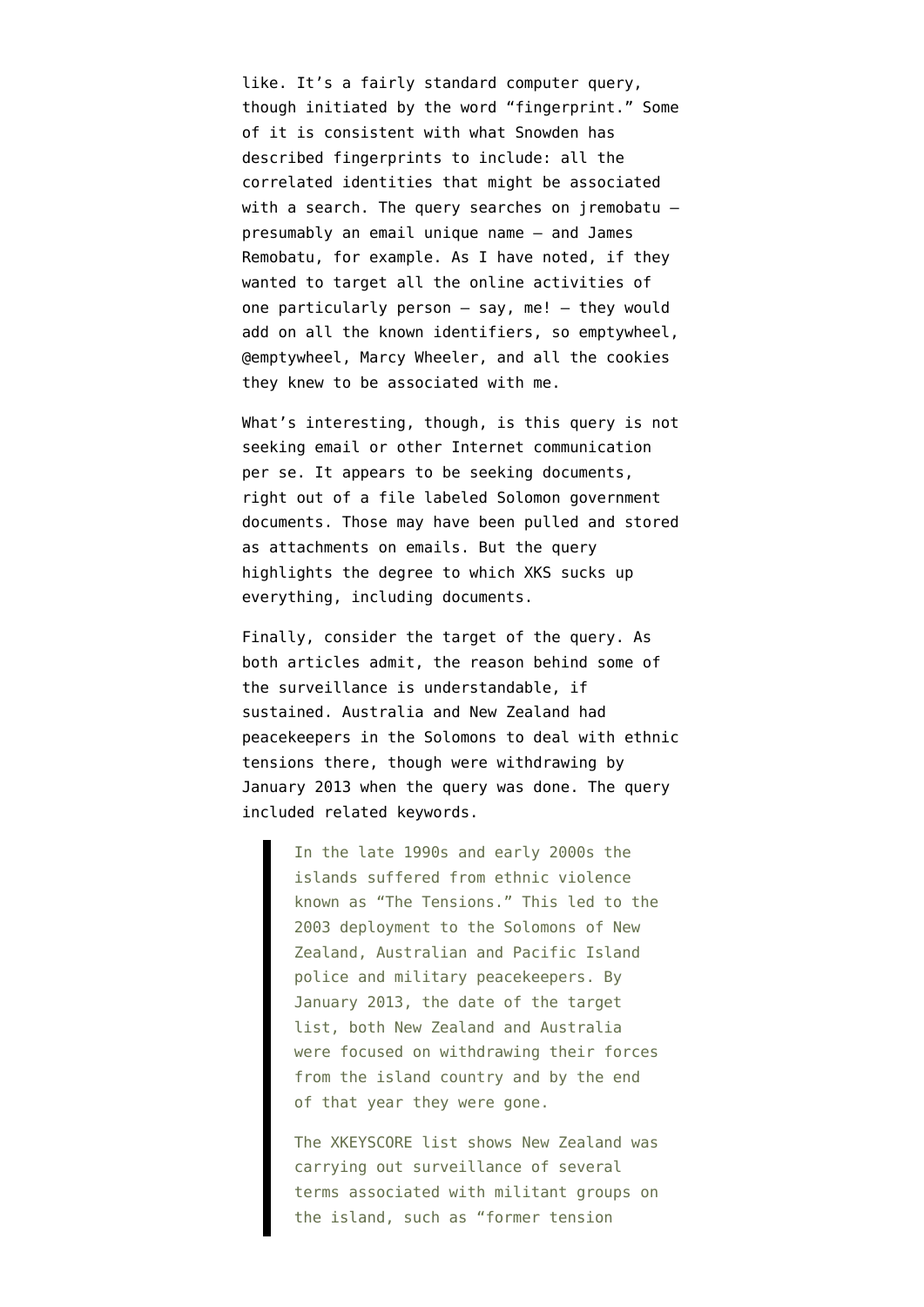militants," and "malaita eagle force." But with the security situation stabilized by 2013, it is unclear why New Zealand spies appear to have continued an expansive surveillance operation across the government, even tailoring XKEYSCORE to intercept information about an anti-corruption campaigner.

More specifically, however, the query was targeting not the militants, but the Truth and Reconciliation process in the wake of the violence.

I would go further than these articles, however, and say I'm not surprised the Five Eyes spied on a Truth and Reconciliation process. I would fully expect NSA's "customer" CIA to ask it to track the South African and Colombian Truth and Reconciliation processes, because the CIA collaborated in the suppression of the opposition in both cases (going so far as providing the intelligence behind Nelson Mandela's arrest in the former case). While I have no reason to expect CIA was involved in the Solomons, I would expect one or more of the myriad intelligence agencies in the Five Eyes country was, particularly given the presence of Aussie and Kiwi peacekeepers there. And they would want to know how their role were being exposed as part of the Truth and Reconciliation process. This query would likely show that.

Which brings me to the point the activist in question, Benjamin Afuga (who sometimes publishes leaked documents) made: this spying, which would definitely detail all cooperation between him and the government, might also reveal his sources.

> Benjamin Afuga, the anti-corruption campaigner, said he was concerned the surveillance may have exposed some of the sources of the leaks he publishes online.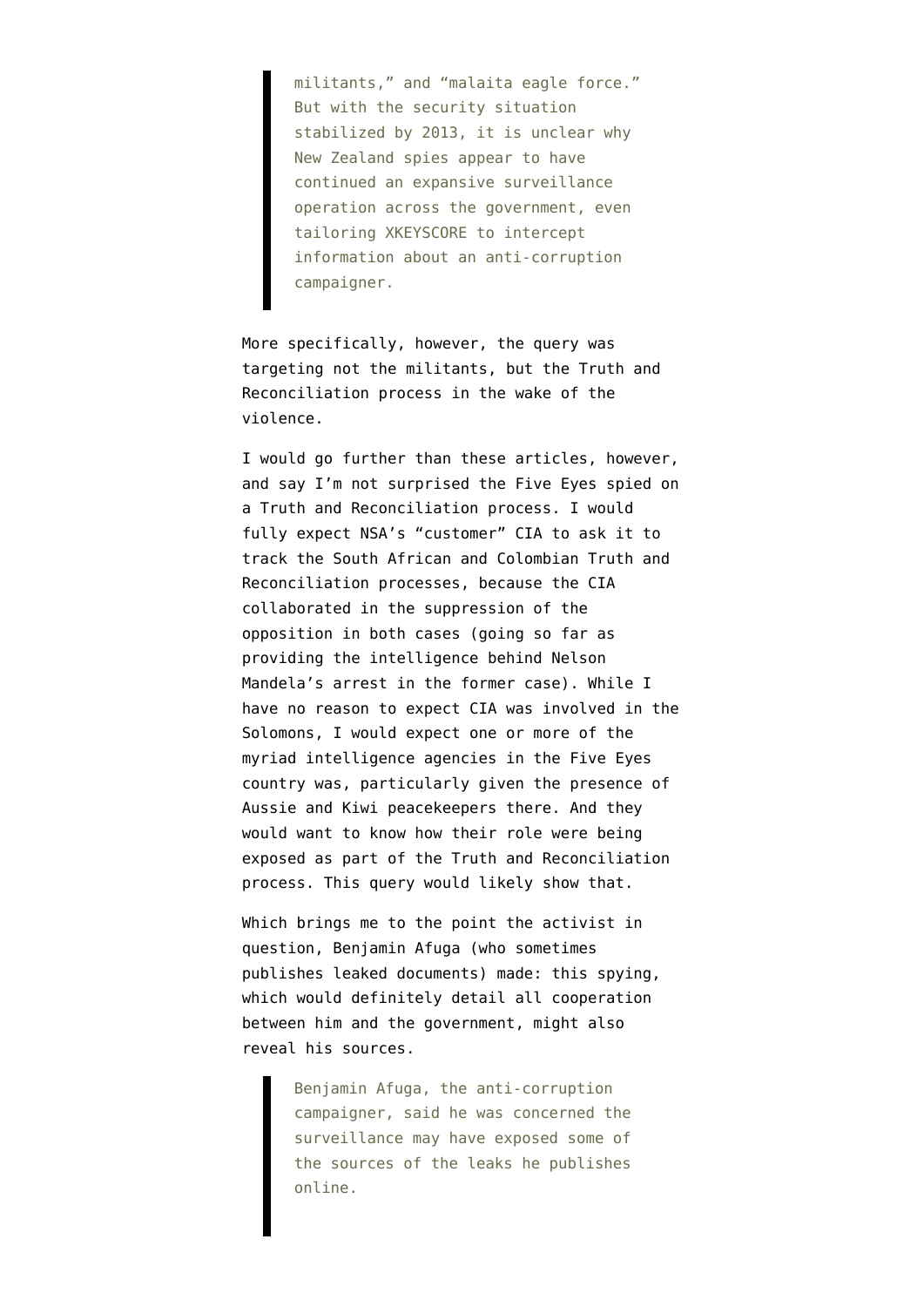"I'm an open person – just like an open book," Afuga said. "I don't have anything else other than what I'm doing as a whistleblower and someone who exposes corruption. I don't really understand what they are looking for. I have nothing to hide."

Ah, but Afuga does have things to hide: his sources. And again, if one or another Five Eyes country had intelligence operatives involved both during the tensions and in the peace keeping process, they would definitely want to know them.

Again, this is all standard spying stuff. I expect CIA (or any other HUMINT agency) would want to know if they're being talked about and if so by whom — I even expect CIA does a more crude version of this within the US about some of its most sensitive topics, not least because of the way they went after the SSCI Torture investigators.

But this query does provide a sense of just how powerful this spying is in a world when our communications aren't encrypted.

## **[MINH QUANG PHAM](https://www.emptywheel.net/2014/11/19/minh-quang-pham-gets-his-day-in-supreme-court/) [GETS HIS DAY IN](https://www.emptywheel.net/2014/11/19/minh-quang-pham-gets-his-day-in-supreme-court/) [SUPREME COURT](https://www.emptywheel.net/2014/11/19/minh-quang-pham-gets-his-day-in-supreme-court/)**

I've long been tracking the case of Minh Quang Pham, whom I call the "graphic artist of mass destruction" because he is accused of helping Samir Khan on Inspire.

He was detained in the UK back in July 2011 (see [the timeline](https://www.emptywheel.net/2013/02/27/does-this-explain-why-minh-quang-pham-is-languishing-away/)). That December, the UK government tried to strip him of citizenship, but failed because that would have left him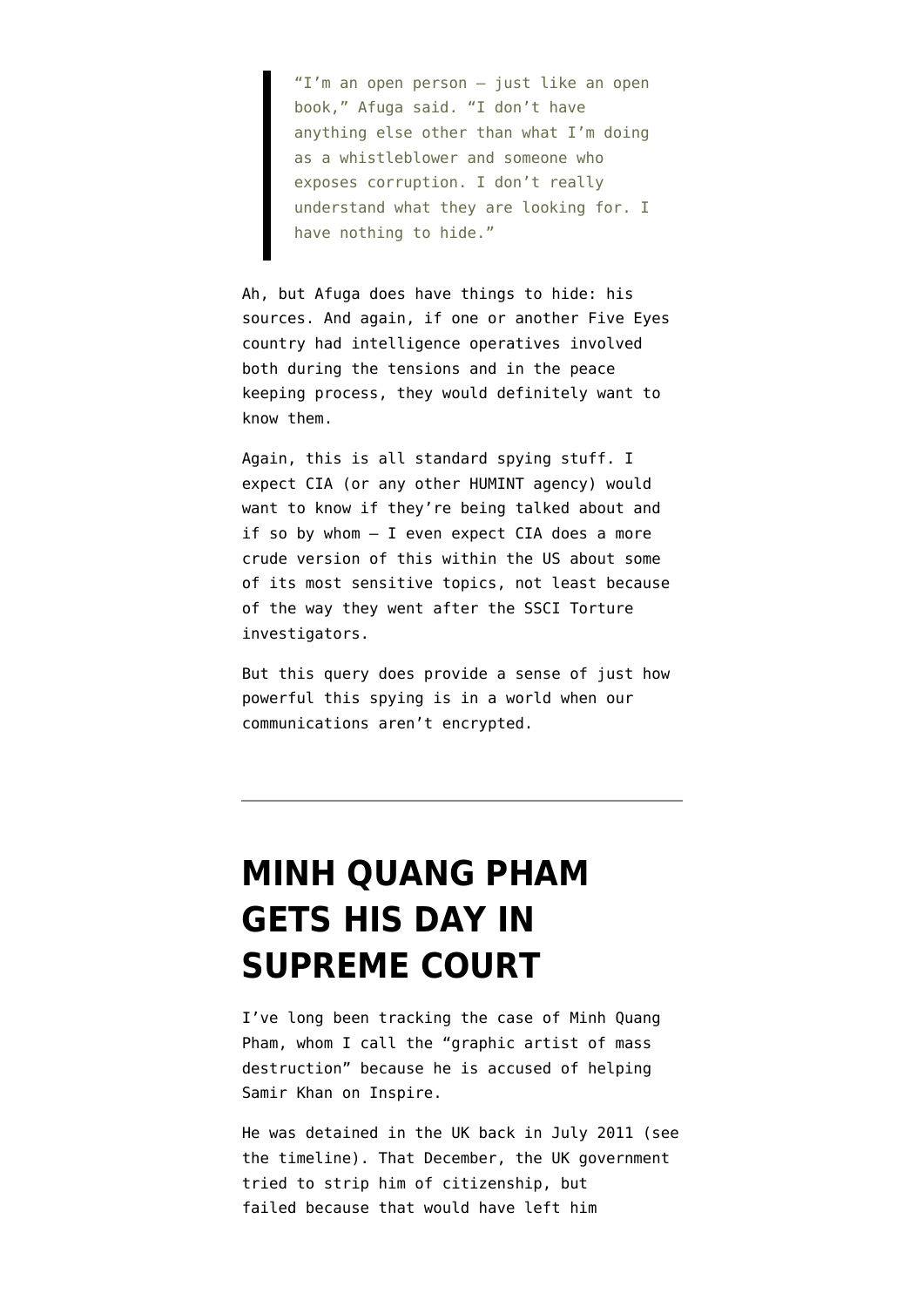stateless (he's originally from Vietnam but the government doesn't treat him as a citizen). He was quickly charged here when efforts to strip him of UK citizenship failed. But since then, his citizenship case has been wending its way through the British courts.

Throughout this period, it was not officially recognized that Pham was the guy fighting for his citizenship.

Today and yesterday, his case was finally heard before UK's Supreme Court, and his name made public. Here's the Open Society report on his case [\(which also has a timeline!](http://www.opensocietyfoundations.org/litigation/pham-v-home-secretary)).

I suppose, if Pham loses, he will be sent to NY for trial. If he wins, he will force the UK to charge him there, which for a variety of reasons may get interesting. Remember: Pham should know the informant behind the UndieBomb 2.0 attack. Which may be why everyone wants to try him over here.

# **[UNDER COVER: THE](https://www.emptywheel.net/2014/11/16/under-cover-the-targets-of-stings/) [TARGETS OF STINGS](https://www.emptywheel.net/2014/11/16/under-cover-the-targets-of-stings/)**

The NYT brought in Will Arkin (partnering with Eric Lichtblau) to [talk about](http://www.nytimes.com/2014/11/16/us/more-federal-agencies-are-using-undercover-operations.html) the proliferation of the use of undercover officials in government agencies. The Supreme Court, IRS, the Smithsonian, and DOD are all playing dress up to spy on Americans (and the IRS permits agents to pretend to be lawyers, doctors, clergy, and journalists).

The article makes it clear that — as might be imagined — the drug war is the most common focus of these undercover officers.

> More than half of all the work they described is in pursuit of the illicit drug trade. Money laundering, gangs and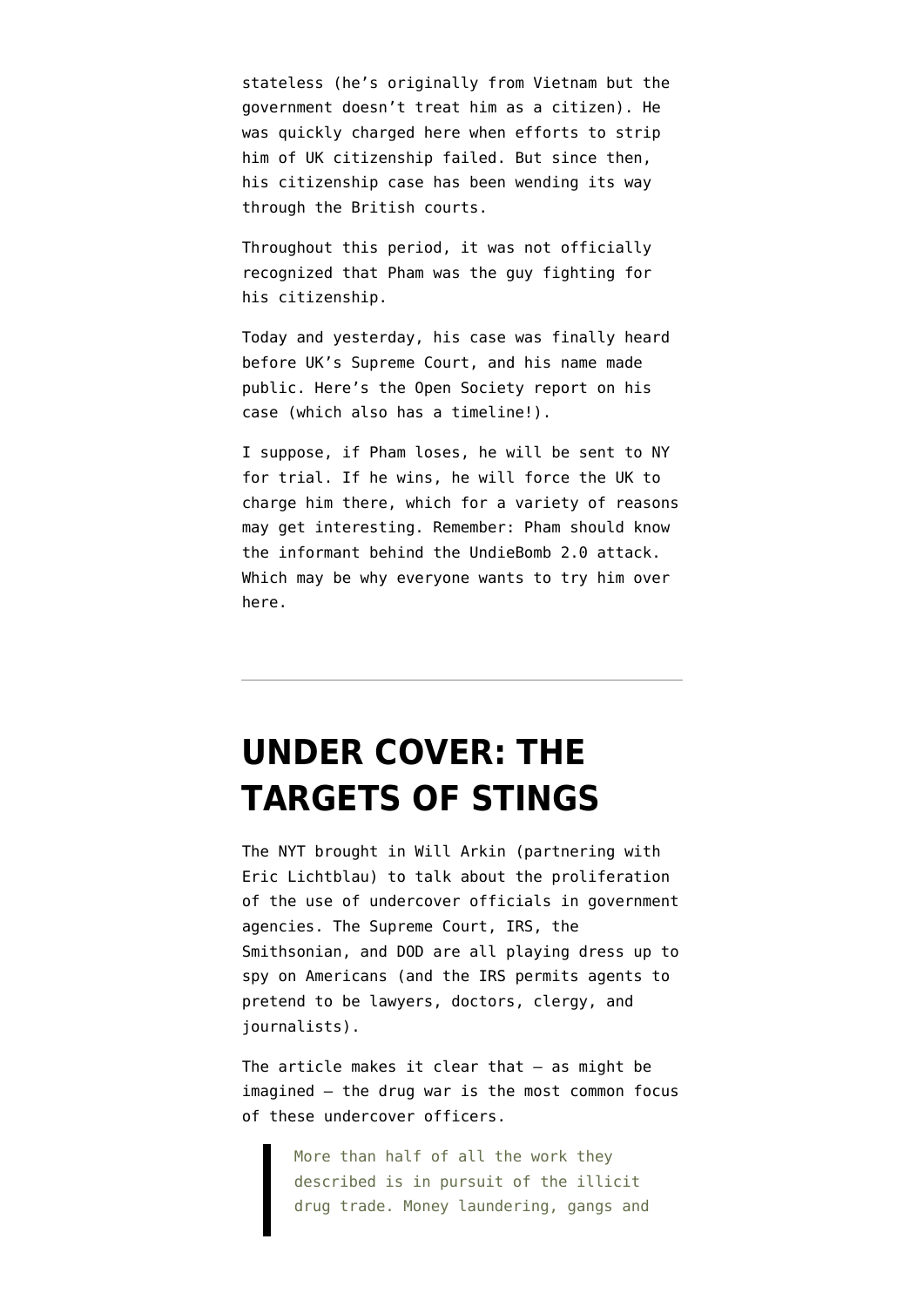organized crime investigations make up the second-largest group of operations.

But it doesn't really step back and look at who else is getting targeted, which I've tried to lay on in this stable.

| Agency                             | <b>Target</b>                                                                                    |
|------------------------------------|--------------------------------------------------------------------------------------------------|
| <b>Supreme Court</b>               | <b>Protestors</b>                                                                                |
| <b>IRS</b>                         | Tax evaders                                                                                      |
| <b>USDA</b>                        | Food stamp fraud (vendors)                                                                       |
| ATF (presumably)                   | Illegal alcohol and cigarette sales,<br>cigarette smuggling, gun traffickers<br>(Fast & Furious) |
| Department of Education            | Fraud in federally funded ed<br>programs                                                         |
| <b>HHS</b>                         | Medicare fraudsters                                                                              |
| <b>SBA</b>                         |                                                                                                  |
| <b>NASA</b>                        |                                                                                                  |
| Smithsonian                        |                                                                                                  |
| CBP                                | Drug traffickers                                                                                 |
| DEA                                | Drug traffickers                                                                                 |
| Military investigative<br>agencies | Service members, but increasingly<br>joint work                                                  |

There are several concerning aspects of this list. I'm hoping the Smithsonian is using under cover officers solely to police the Holocaust and similar museums; the Holocaust museum, after all, has been targeted by a right wing terrorist recently. I might see the point on the Washington Memorial. But I do hope they're no patrolling the Air and Space Museum because they might catch people who, like I did when I was in fifth grade, use the museum as a playground for stupid pre-teen drama while on a field trip.

DOD's expanded use of undercover officers to target Americans is very troubling. The 9th Circuit recently [threw out](http://www.reuters.com/article/2014/09/18/us-usa-washington-surveillance-idUSKBN0HD2EU20140918) a conviction because the Navy had initiated the case searching data in the guise of protecting Spokane's bases. I suspect, in response, the government will just get more assiduous at laundering such investigations. And it would be highly improper for them to do so clandestinely.

That said, this table is just as telling for what it doesn't include as what it does.

If USDA is going undercover, why not send undercover inspectors to work in food processing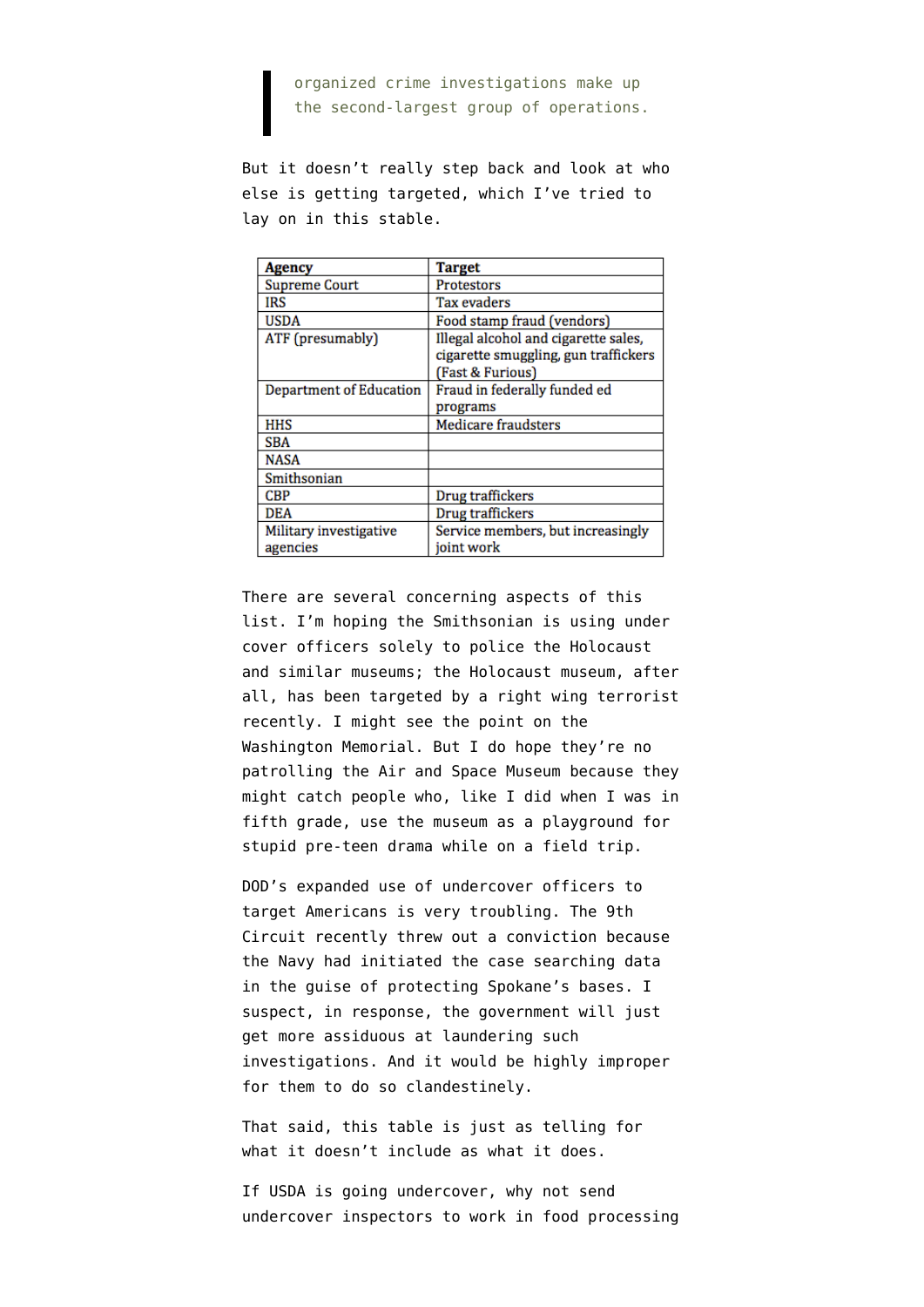plants, as a great way to not only show the food safety violations, but also the labor violations? Why not go undercover to investigate CAFOs?

The big silence, however, is about bank crime. While I'm sure SEC uses some undercover officers to investigate financial crime, you don't hear of it anymore, since the failed Goldman prosecution. And we know FBI [gave up efforts](https://www.emptywheel.net/2014/07/24/in-a-nation-ravaged-by-banksters-fbi-cant-afford-the-luxury-of-stings/) to use undercover officers to investigate (penny ante) mortgage fraud crime because, well, it just forgot.

> But when DOJ's Inspector General **[investigated](http://www.justice.gov/oig/reports/2014/a1412.pdf)** what FBI did when it was given \$196 million between 2009 and 2011 to investigate (penny ante) mortgage fraud, FBI's focus on the issue actually *decreased* (and DOJ lied about its results). When FBI decided to try to investigate mortgage fraud proactively by using undercover operations, like it does terrorism and drugs, its agents just couldn't figure out how to do so (in many cases Agents were never told of the effort), so the effort was dropped.

So it's not just that Agencies are using undercover officers to investigate every little thing, including legitimate dissent, with too little oversight.

Its also that the government, as a whole, is using this increasingly to investigate those penny ante crimes, but not the biggest criminals, like the banksters. So long as the choice of these undercover operations reflects inherent bias (and it always has, especially in the war on drugs), then the underlying structure is illegitimate.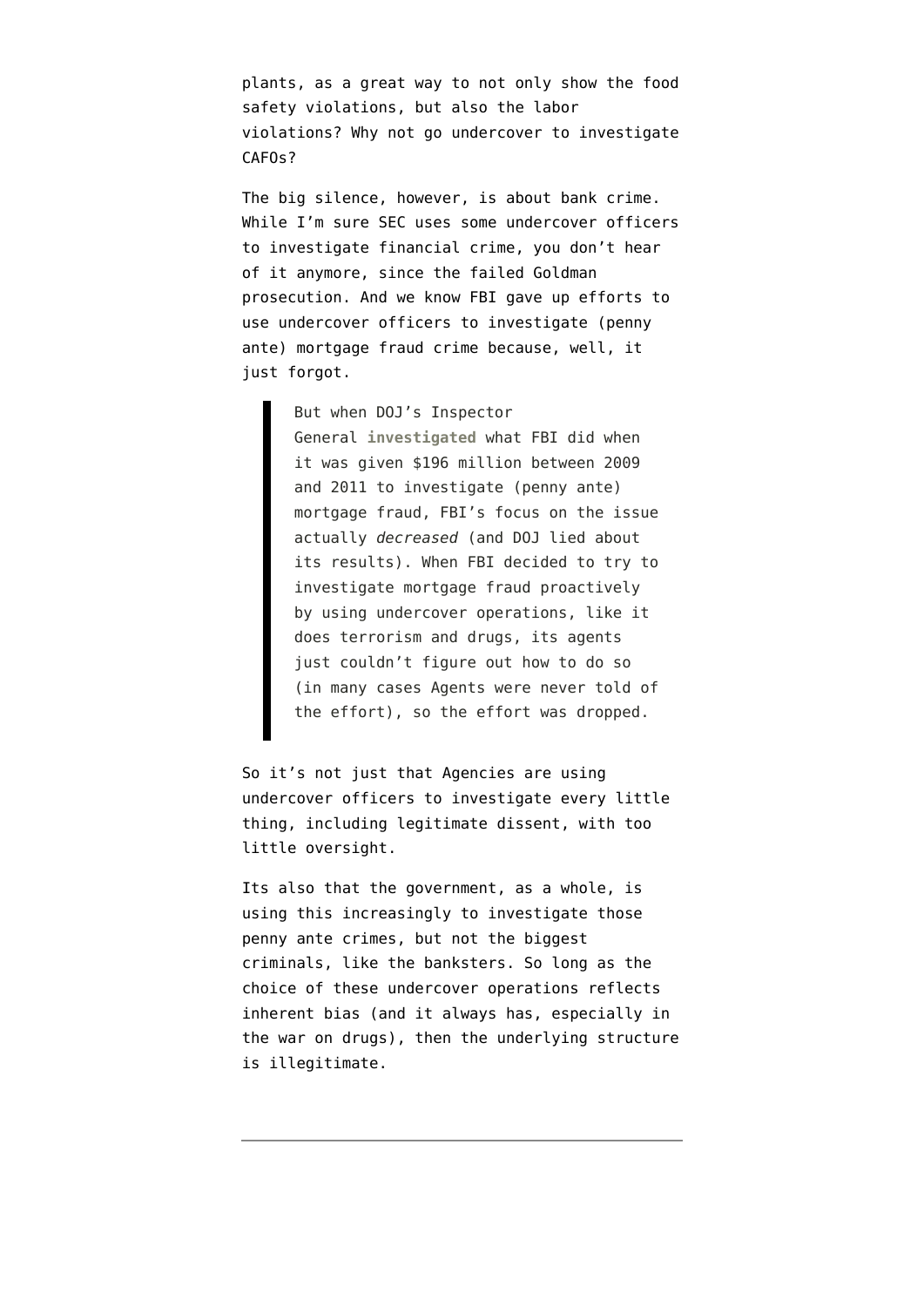# **[JIM COMEY SCOLDS THE](https://www.emptywheel.net/2014/11/07/jim-comey-scolds-the-press-for-reporting-on-a-court-filing/) [PRESS FOR REPORTING](https://www.emptywheel.net/2014/11/07/jim-comey-scolds-the-press-for-reporting-on-a-court-filing/) [ON A COURT FILING](https://www.emptywheel.net/2014/11/07/jim-comey-scolds-the-press-for-reporting-on-a-court-filing/)**

Jim Comey, seemingly intent on squandering once limitless credibility in record time, has [written a letter to the NYT](http://www.nytimes.com/2014/11/07/opinion/to-catch-a-crook-the-fbis-use-of-deception.html?smid=nytcore-iphone-share&smprod=nytcore-iphone&_r=0) to explain two of the FBI's deceptive operations reported recently. The one that's getting the attention his admission that an agent [posed as an AP](http://bigstory.ap.org/article/89470f11697641518c1043aab01773ac/fbi-admits-agent-impersonated-ap-reporter) [reporter](http://bigstory.ap.org/article/89470f11697641518c1043aab01773ac/fbi-admits-agent-impersonated-ap-reporter) to catch a teenager making bomb threats — actually comes off as the less indefensible response.

> Relying on an agency behavioral assessment that the anonymous suspect was a narcissist, the online undercover officer portrayed himself as an employee of The Associated Press, and asked if the suspect would be willing to review a draft article about the threats and attacks, to be sure that the anonymous suspect was portrayed fairly.

[snip]

That technique was proper and appropriate under Justice Department and F.B.I. guidelines at the time. Today, the use of such an unusual technique would probably require higher level approvals than in 2007, but it would still be lawful and, in a rare case, appropriate.

Sure, the FBI decided to dress up as the press to catch someone who hadn't yet done real harm. Sure, they did it to deliver malware, basically a classic hack. Sure, it could have played to this kid's narcissistic tendencies using any number of other fake identities. Sure, this was ultimately going to get made at least as public as a court docket, which does undermine the credibility of a brand name press outlet. But it was a fairly limited operation, that wouldn't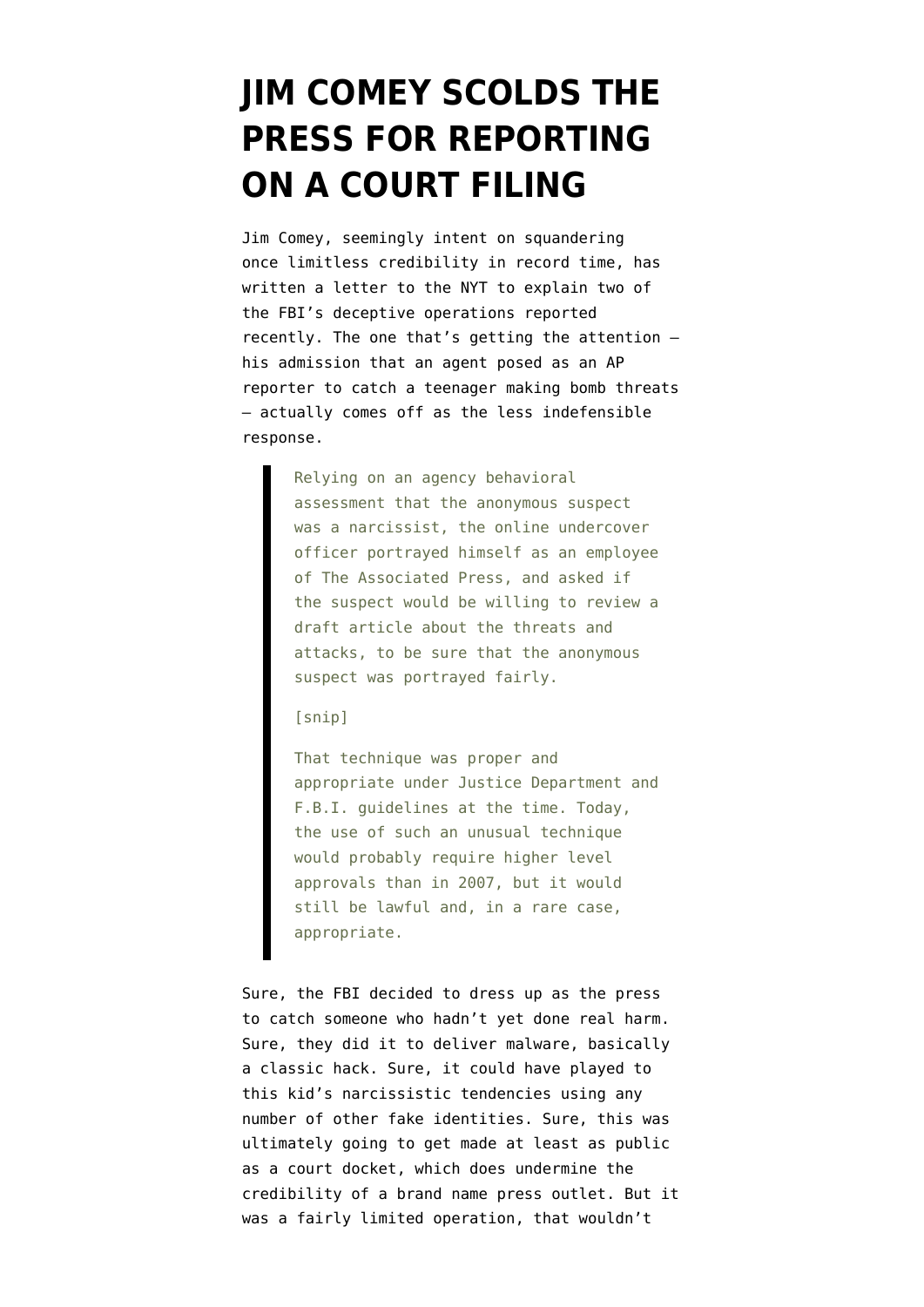have generated this much attention if Chris Soghoian (in the process of writing a [brief](https://www.aclu.org/sites/default/files/assets/aclu_comment_on_remote_access_proposal.pdf) to prevent the FBI to hack with even fewer limits) [weren't such a meddling hippie.](http://seattletimes.com/html/localnews/2024888170_fbinewspaper1xml.html)

Having insulted the press by asserting that the FBI playing dress up as the press is legal (though dodging somewhat on whether to do so to catch a teenager would be "proper" today), Comey then responded to the FBI's other recent black eye — [being accused of shutting off cable and](http://bigstory.ap.org/article/eaa89994bcea415d87d6733f5dd21fc6/court-filing-fbi-impersonated-geek-squad-ruse) [then pretending to be cable repairmen](http://bigstory.ap.org/article/eaa89994bcea415d87d6733f5dd21fc6/court-filing-fbi-impersonated-geek-squad-ruse) to access hotel rooms without a warrant — this way.

> The Las Vegas case is still in litigation, so there is little we can say, but it would have been better to wait for the government's response and a court decision before concluding that the F.B.I. engaged in abusive conduct.

> Every undercover operation involves "deception," which has long been a critical tool in fighting crime. The F.B.I.'s use of such techniques is subject to close oversight, both internally and by the courts that review our work.

"It would have been better to wait for the government's response and a court decision before concluding that the F.B.I. engaged in abusive conduct"???

Now, the reason the press picked up on this story is because the well-heeled defendants have superb lawyers who wrote [a brief](https://www.documentcloud.org/documents/1348666-motion.html) that is both engaging and chock full of evidence. The brief starts by laying out the stakes that matter for you and I, even if in this case they affect a bunch of Malaysian men who may have ties to Asian organized crime.

> The next time you call for assistance because the internet service in your home is not working, the "technician" who comes to your door may actually be an undercover government agent. He will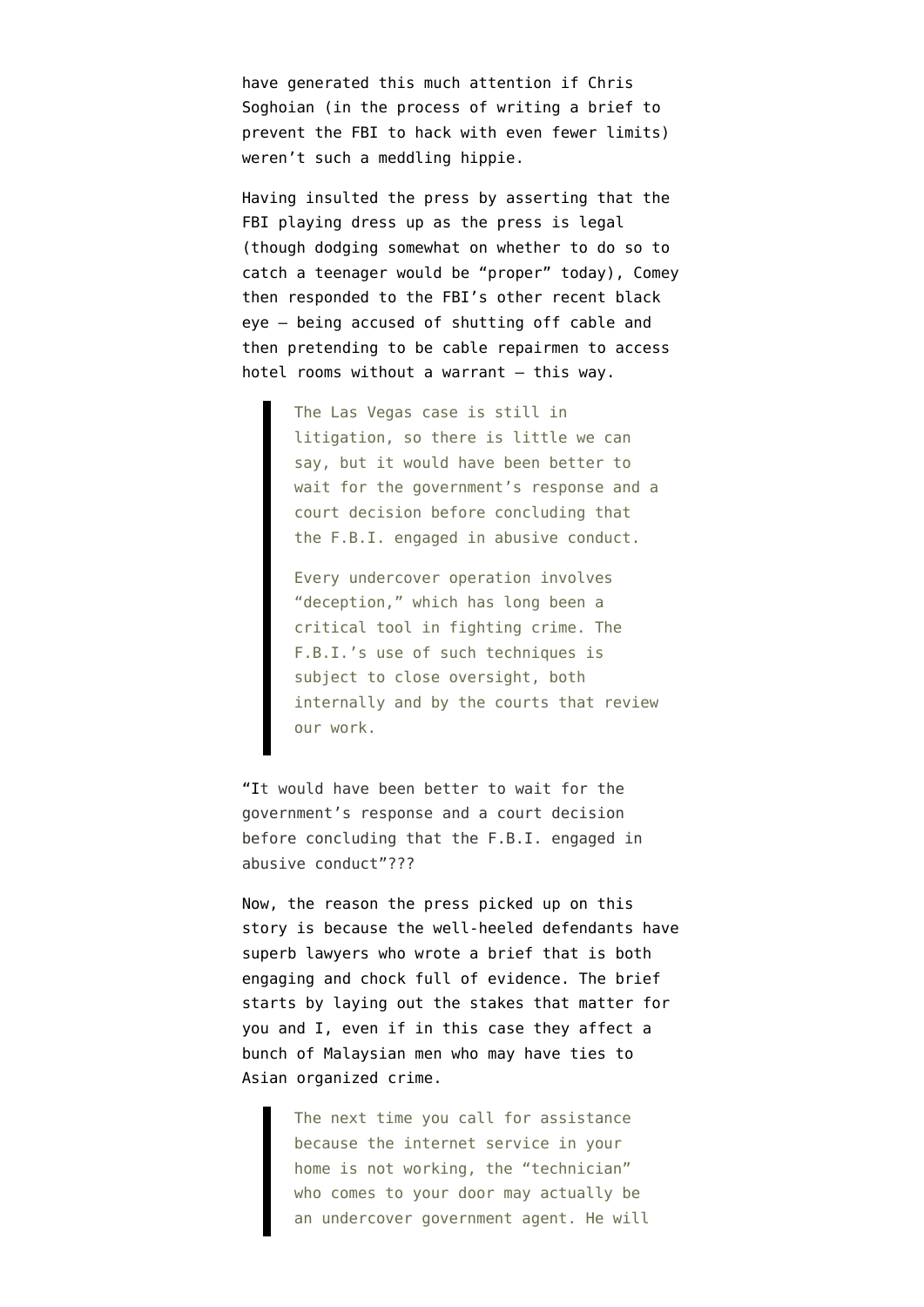have secretly disconnected the service, knowing that you will naturally call for help and–when he shows up at your door, impersonating a technician–let him in. He will walk through each room of your home, claiming to diagnose the problem. Actually, he will be videotaping everything (and everyone) inside. He will have no reason to suspect you have broken the law, much less probable cause to obtain a search warrant. But that makes no difference, because by letting him in, you will have "consented" to an intensive search of your home.

Jim Comey thinks the press shouldn't report on this until after the government has had its shot at rebuttal? Does he feel the same about the army of FBI leakers who pre-empt defense cases all the time? Does Comey think it improper for his FBI to have released this [press release](http://www.fbi.gov/lasvegas/press-releases/2014/eight-persons-charged-in-las-vegas-with-running-illegal-gambling-operation-from-local-casino), upon defendant Wei Seng Phua's arrest, asserting that he is a member of organized crime as a fact and mentioning a prior arrest (not a conviction) that may or may not be deemed admissible to this case?

> According to the criminal complaint, Wei Seng Phua, is known by law enforcement to be a high ranking member of the 14K Triad, an Asian organized crime group. On or about June 18, 2013, Phua was arrested in Macau, along with more than 20 other individuals, for operating an illegal sport book gambling business transacting illegal bets on the World Cup Soccer Tournament. Phua posted bail in Macau and was released.

I didn't see the FBI Director complaining about [press stories](http://www.telegraph.co.uk/news/worldnews/northamerica/usa/10967586/FBI-arrests-8-accused-of-illegal-World-Cup-betting-in-Las-Vegas.html), written in response to the press release, reported before the defense had been able to present their side.

The point is, one reason we have laws governing open access to court documents — which the